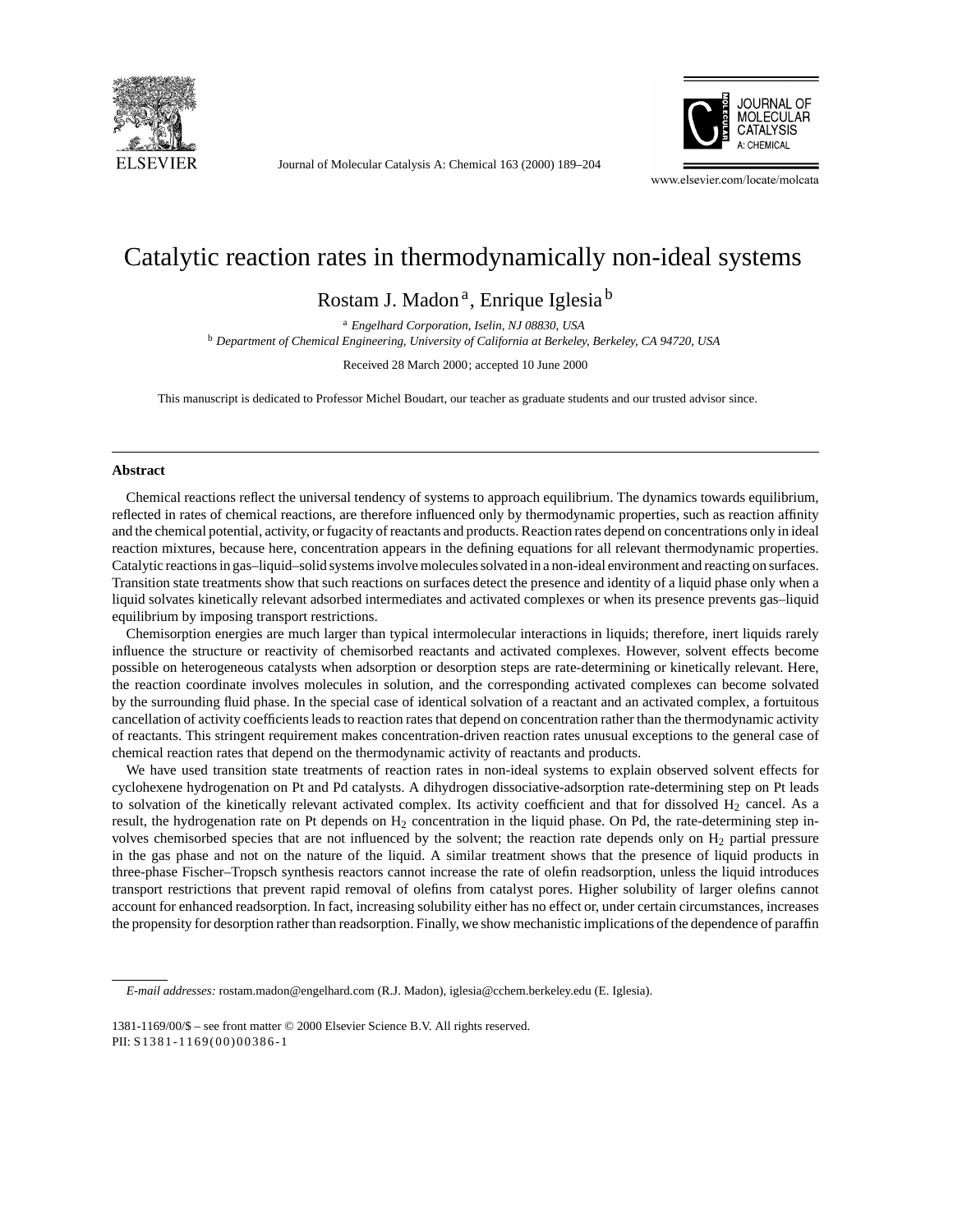cracking rates on intrazeolite paraffin activities or concentrations. For example, for dependence on the latter, we involve a molecule in a precursor state that is solvated by the environment within zeolite channels to the same extent as a paraffin absorbed within the structure. Since zeolites introduce non-ideality to a reaction system, experimental observations need to be rationalized using the approach we have proposed. © 2000 Elsevier Science B.V. All rights reserved.

*Keywords:* Catalytic reactions; Non-ideal systems; Transition state theory; Cyclohexene hydrogenation; Zeolite catalysis; Fischer–tropsch synthesis

### **1. Introduction**

Chemical reaction rates are often described as functions of concentrations of reactants and products in reacting mixtures. Reaction and diffusion rates, however, reflect the tendency of chemical and physical systems to approach thermodynamic equilibrium. Therefore, the kinetic driving force that rigorously determines these rates depends on thermodynamic properties, such as reaction affinity (*A*), and chemical potential  $(\mu)$  or activity (*a*) of kinetically relevant species [1–5]. Concentrations (*C*) appear in the defining equations for thermodynamic properties only in the limiting case of thermodynamic ideality. As a result, chemical reaction rates contain concentration terms only for ideal systems, where fugacities (*f*) and concentrations may be accurately interchanged in rate expressions.

#### *1.1. Catalytic reactions in non-ideal systems*

Condensed phases within multiphase gas–liquid– solid catalytic reactors and gaseous components near their condensation point place reactants and products within thermodynamically non-ideal environments. Here, non-ideality does not reflect the documented effects of reactive solvents on adsorbed species, but the ubiquitous case of a liquid or gas phase that engenders intermolecular interactions in the fluid phase, without influencing the chemical properties of a catalytic surface or adsorbed intermediates. A simple illustration of such phenomena is the use of inert solvents to disperse catalyst particles and to dissolve reactants in three-phase reactors. In such systems, concentrations of reactants, which differ markedly between a contacting gas phase and an inert liquid phase, are not relevant kinetic variables.

Consider a three-phase reactor in which a solid dispersed in an inert liquid catalyzes the conversion of gaseous reactants dissolved in the same inert liquid. In the absence of gas–liquid transport restrictions, equilibrium exists between gas and liquid phases, and the chemical potential for each reactant and product species becomes identical in the two fluid phases. Therefore, a reaction must occur at identical rates whether reactants reside in the gas phase or within an inert liquid, as long as the liquid does not influence the nature of the kinetically relevant adsorbed species or activated complexes. These conclusions become less obvious if a liquid influences the catalytic properties of a surface, for example by solvating the activated complex involved in one or more of the kinetically relevant elementary steps.

Solvation of catalytic entities occurs quite frequently in reactions catalyzed by homogeneous solvated metal complexes [6,7]. Here, the solvent is seldom inert, as it solvates a catalyst molecule via chemical interactions with ligands around active metal centers. Reactions catalyzed by solvated homogeneous complexes often involve rate-determining steps requiring ligand displacements and the attachment (oxidative addition) and detachment (reductive elimination) of reacting molecules, which themselves are solvated by the liquid. As a result, solvent molecules are intimately involved in catalytic turnovers and invariably influence the stability of activated complexes of most elementary steps. Consequently, solvent effects are quite prevalent in chemical reactions catalyzed by solvated organometallic complexes [6,7]. In such cases, activity coefficients ( $\gamma$ ) for reactants and for activated complexes often cancel, and reaction rates become functions of the concentration of reactants and products even under non-ideal conditions.

In heterogeneous catalysis, the role of solvents and conditions that effectuate intermolecular interactions and result in thermodynamically non-ideal reaction environments remains unclear and controver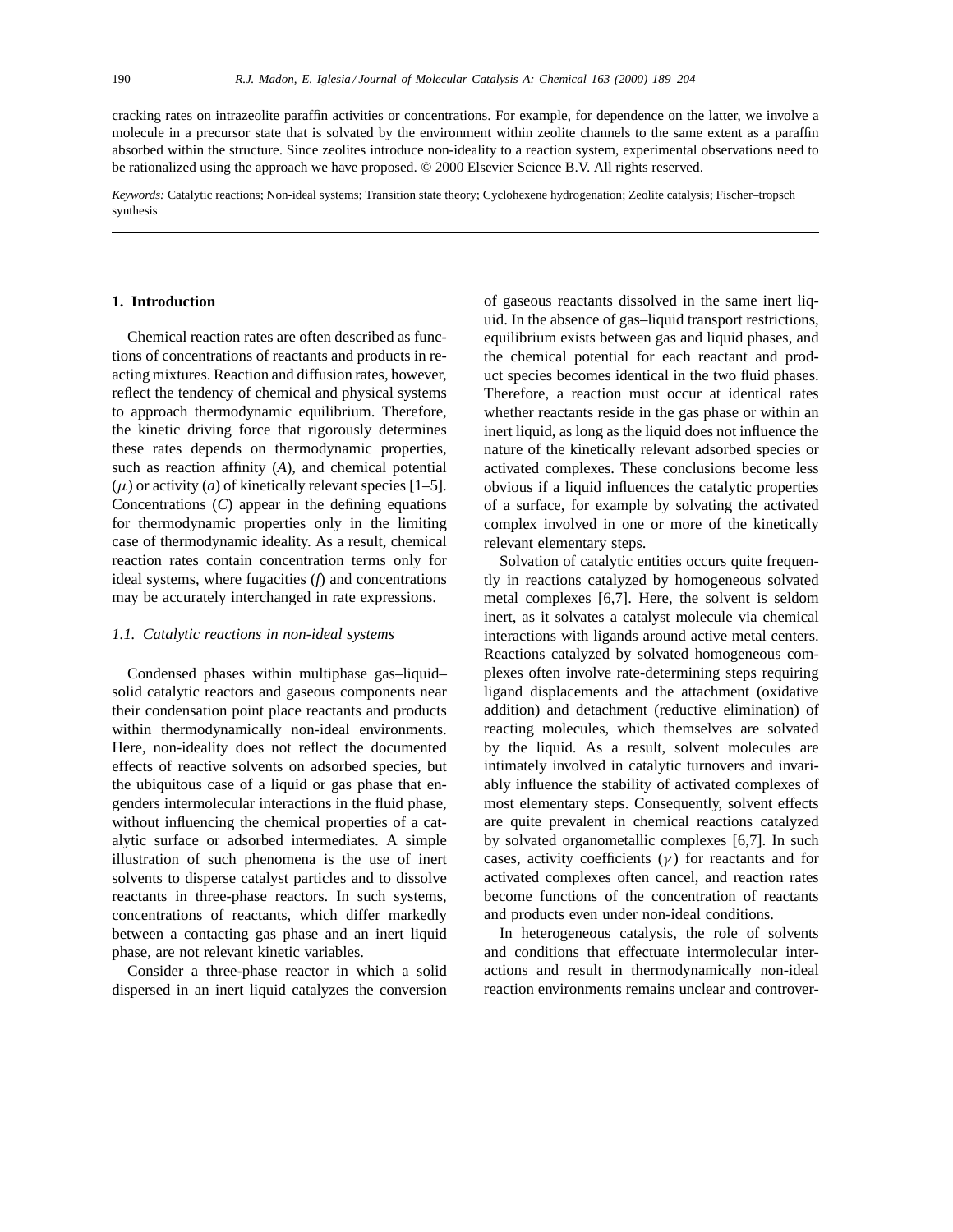sial. Binding energies of adsorbed species involved in catalytic reactions significantly exceed typical energies of intermolecular interactions in a fluid phase. Therefore, in most cases, a fluid phase will not influence significantly the structure and reactive events of surface species. Exceptions to this conclusion arise if rate-determining steps involve adsorption (entry) or desorption (exit) steps, because their corresponding activated complexes may be solvated by the surrounding fluid phase. In this paper, we apply the tenets of transition state theory for non-ideal systems in order to illustrate, via three examples, the practical consequences of using thermodynamic properties to describe the kinetics of chemical reactions on heterogeneous catalysts.

## *1.2. Transition state theory in thermodynamically non-ideal systems*

For an elementary reaction,  $A + B \rightarrow$  products, transition state theory postulates that the reaction rate *r* per unit volume is proportional to the number of activated complexes per unit volume  $(C<sub>1</sub>)$  crossing the activation barrier with a frequency  $v_b$  [4,8].

$$
r = v_{\rm b} C_{\frac{1}{4}} \tag{1}
$$

The complex is considered to be a molecule with the assumed composition and structure, but with its normal vibrational motion along the bond being broken or formed (the reaction coordinate) excluded from its thermodynamic description. The symbol ‡ denotes the activated complex or transition state. Equation (1) contains the concentration of the activated complex not its thermodynamic activity or fugacity. For chemical reactions in thermodynamically non-ideal systems, as shown elsewhere [4,8,9], the rate becomes

$$
r = \frac{k_{\rm B}T}{h} K^{\frac{4}{\nu}} \frac{a_{\rm A}a_{\rm B}}{\gamma_{\rm T}^*} = k_0 \frac{\gamma_{\rm A} \gamma_{\rm B}}{\gamma_{\rm T}^*} C_{\rm A} C_{\rm B} \tag{2}
$$

$$
K^{\frac{+}{+}} = \frac{a_{\frac{+}{+}}}{a_{\text{A}}a_{\text{B}}}
$$
 (3)

where  $K^{\ddagger}$  is the equilibrium constant for the conversion of reactants in the ground state to an activated complex, in which all degrees of freedom except vibration along the reaction coordinate are included in its thermodynamic description. In these expressions,  $k_B$  is the Boltzmann's constant; *h*, the Planck's constant; and *T*, the temperature. Also,  $k_0$  is the rate constant for thermodynamically ideal systems and is described by the Brønsted–Bjerrum relation:

$$
k = k_0 \frac{\gamma_A \gamma_B}{\gamma_{\ddagger}} \tag{4}
$$

Boudart [4] has reviewed the consequences of thermodynamic non-ideality for dilute strong electrolytes. Using the Debye–Huckel theory for reactions between two ions A and B in dilute strong electrolytes, Eqs. (2) and (3) lead to the experimentally observed dependence of rate constants on the ionic strength of the liquid phase. In contrast, an expression for*r*that is merely proportional to the activity product for the two reactants, and which does not account for the activity coefficient of the activated complex and its solvation by the liquid phase, is unable to describe the experimental results. Clearly, the number of activated complexes undergoing a reactive vibration per unit volume, and not the thermodynamic activity of the activated complexes doing so, determines the reaction rate. This fact has often, and incorrectly, been taken out of context in order to justify the use of concentrations of reactants and products in reaction rate expressions. Eq. (2) clearly shows that reaction rates depend on the thermodynamic activities of reactants in a given elementary step.

For reactions at high pressures in a non-ideal gas phase, Eckert and Boudart [10] also showed that Eq. (2) is the correct expression for the rate of a homogeneous gas phase reaction in a non-ideal environment. For such systems, Eq. (4) may be re-written as

$$
k = k_0 \frac{\phi_A \phi_B Z}{\phi_{\frac{1}{k}}}
$$
 (5)

where  $\phi$  is the fugacity coefficient and *Z* is the compressibility factor for the gas mixture. For the homogeneous decomposition of hydrogen iodide,  $2HI \rightarrow H_2$  $+I<sub>2</sub>$  at high pressures, Eckert and Boudart [10] showed that the observed complex dependence of the rate on HI partial pressure reflects the non-ideal nature of the gas phase. They obtained a pressure-independent rate coefficient over a wide range of HI pressures by using Eqs. (2) and (5). If the fugacity of the activated complex was used instead of its concentration in Eq. (1), as suggested by Whalley [11], rate coefficients varied significantly with HI pressure and hence with the severity of non-ideality of the reactant mixture.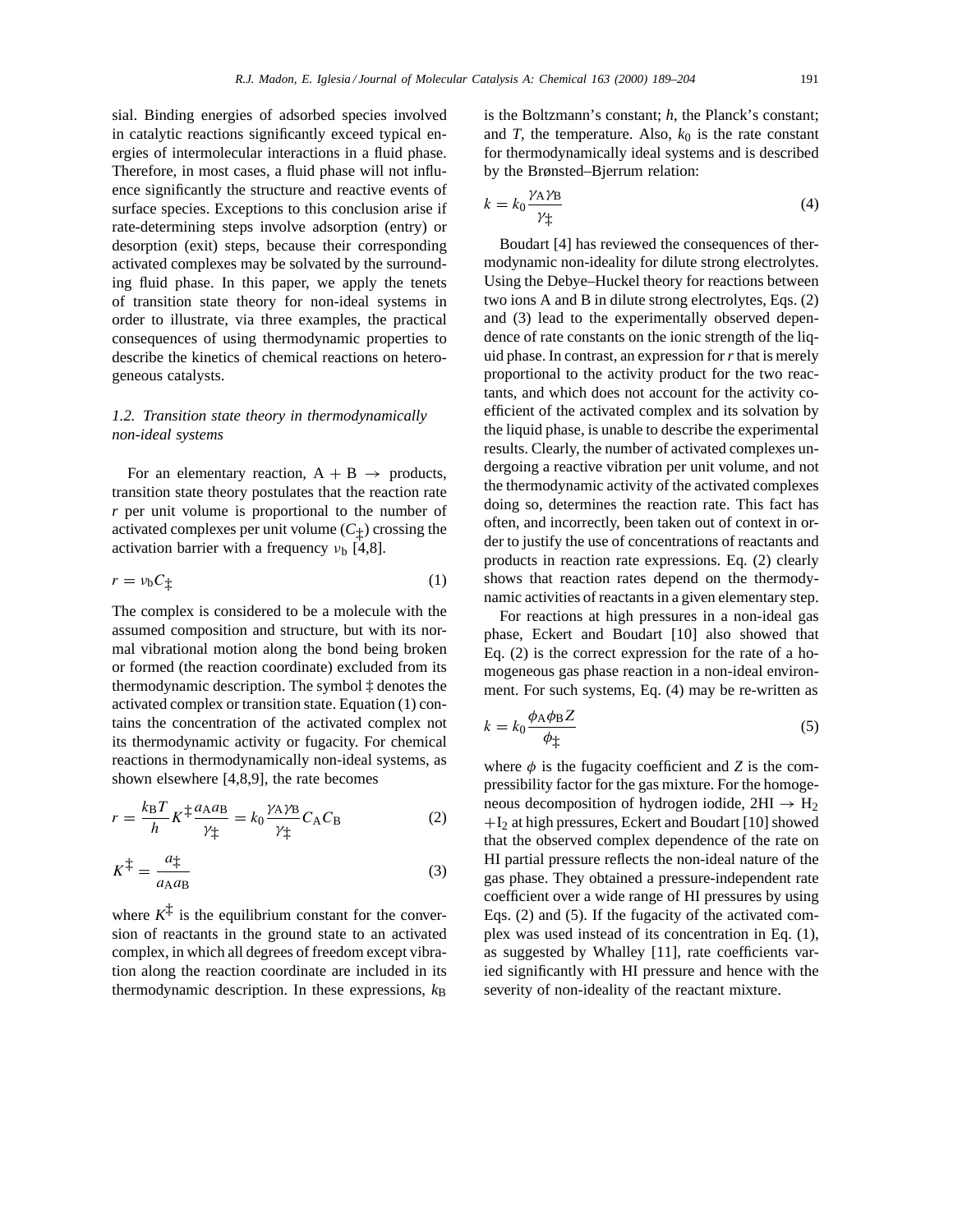These studies [4,10] have shown that Eq. (2) accurately describes reaction rates in thermodynamically non-ideal systems. All analyses of reaction rates for chemical reactions must therefore start with Eqs. (1) and (2) and with concepts embodied within the transition state theory.

## **2. Rate-determining and kinetically relevant elementary steps**

The definition of chemical equilibrium requires that a solute in equilibrium with its vapor must have the same chemical potential in the liquid and gas phases [5]. Therefore, for a solvent to influence the rate of a chemical reaction, it must also influence the activated complex of the rate-determining step (rds), or in the absence of one, the activated complexes for any steps whose rate constants appear in the overall rate expression for a chemical reaction. In the classical definition of Horiuti [12], the rate-determining step is the only exergic step with a positive reaction affinity  $(A<sub>i</sub> > 0)$ in a cycle, and all other steps are quasi-equilibrated  $(A<sub>i</sub> = 0)$ . When a rate-determining step exists, its rate constants, forward and reverse, are the only ones appearing in the rate expression; all other rate constants appear as equilibrium ratios or not at all. For quasi-equilibrated adsorption–desorption steps, when liquid and gas phases are in equilibrium, one obtains surface concentrations that are identical and independent of the surrounding phase.

Many catalytic cycles, however, are described by more than one exergic step. Boudart and Tamaru [13] have proposed that the rate of an irreversible catalytic cycle containing more than one exergic step is controlled by the one step whose rate constant is the only one appearing in the overall rate expression. In such cases, a rate-determining step still exists in spite of the presence of other exergic steps. When kinetic rate constants for more than one elementary step appear in the rate expression, we refer to all such elementary steps as "kinetically relevant" or "kinetically significant" steps, because any changes in their rate constants would influence the overall rate of the catalytic cycle. By this more general definition, which also includes as a special case those sequences controlled by only one exergic step, we conclude that solvents must influence rate constants and activated complexes involved in kinetically relevant steps in order to influence the overall rate of a catalytic reaction sequence.

Boudart and Tamaru [13] also noted that many catalytic cycles involve an entry and an exit elementary step, both of which are one way (irreversible) exergic steps, and the exit step involves a most abundant reactive intermediate (MARI).

$$
* + A \xrightarrow{k_{entry}} \cdots \cdots \cdots B \xrightarrow{k_{exit}} * + B*
$$

where ∗ denotes an active site. Such a reaction cycle communicates with its surroundings only through entry and exit steps. Solvent effects will depend then on whether kinetically relevant activated complexes are those involved in an entry step with a rate constant *k*entry or in a desorption-reaction exit step with a rate constant *k*exit. In these cases, activated complexes may be influenced via the same solvation effects as reactant or product molecules in the fluid phase, especially when transition states resemble solvated reactants. This usually occurs in early transition states for exothermic adsorption steps or late transition states for endothermic desorption steps. The olefin hydrogenation sequence first proposed by Horiuti and Polanyi [14] provides an excellent example of one such two-step mechanism.

## **3. Cyclohexene Hydrogenation on Supported Metal Catalysts**

Here, we refer to the work of Madon et al. [15] and of Gonzo and Boudart [16] for the hydrogenation of cyclohexene (R) in a liquid phase using supported Pt and Pd catalysts, respectively. On supported Pt catalysts, Madon et al. [15] found that cyclohexene hydrogenation turnover rates measured at a given H2 pressure depended on the chemical identity of the solvent used. Only when they expressed reaction rates in terms of the concentration of dissolved  $H_2$  in each solvent, did reaction rate constants become independent of the nature of the liquid phase. Here reaction rates increased with increasing liquid phase  $H_2$  concentration which depends on the nature of the liquid, unlike the thermodynamic activity of dissolved  $H_2$  which does not. This example represents one of the few clearly documented cases of such solvent effects for reactions catalyzed by solids and one in which diffusion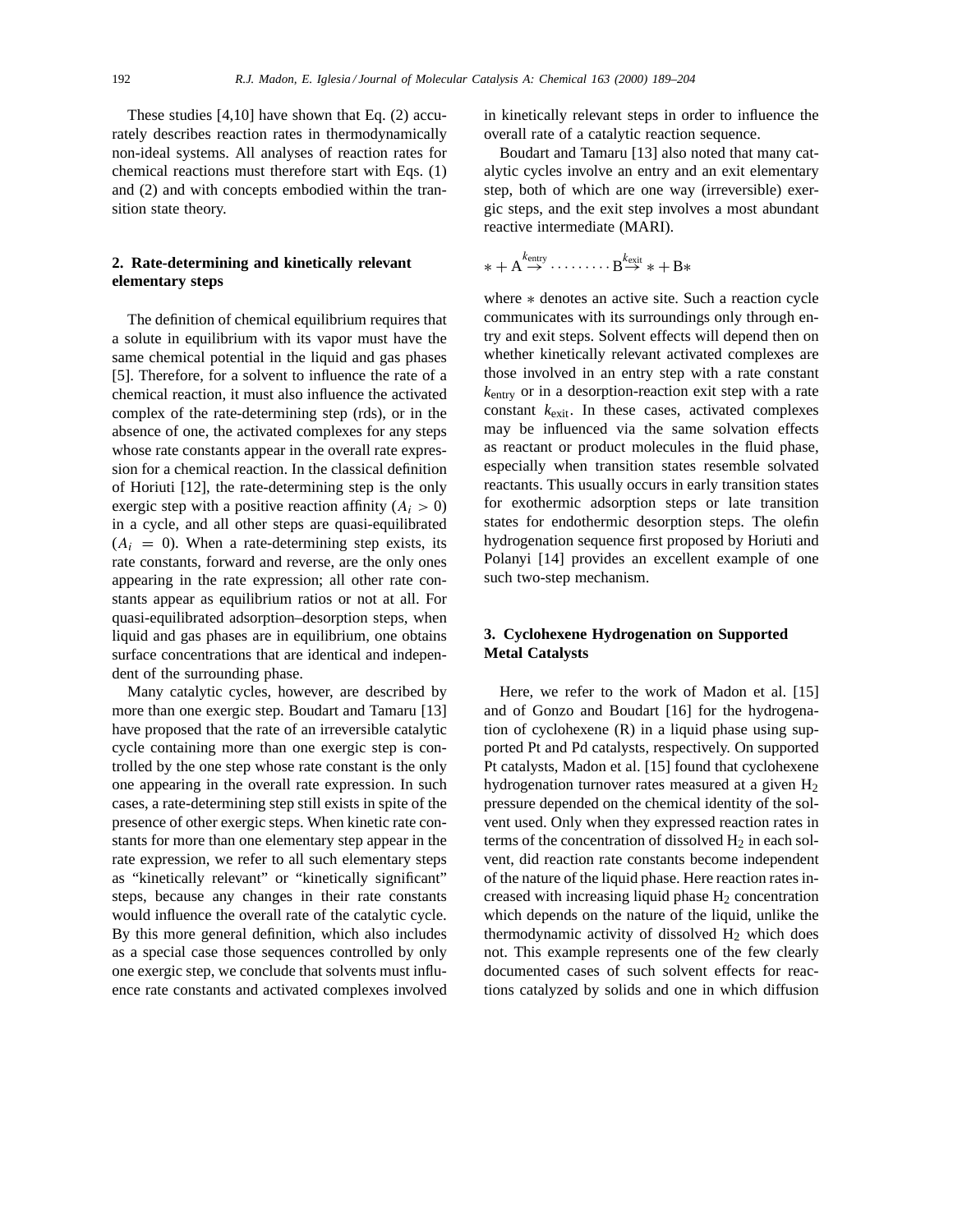restrictions were rigorously and explicitly ruled out. At first glance, these results appear to contradict the arguments based on transition state theory presented earlier in this manuscript.

On supported Pd catalysts [16], Gonzo and Boudart found that cyclohexene turnover rates did not depend on the identity of the liquid phase. Here,  $H_2$  thermodynamic activities, instead of concentrations, led to rate constants that did not depend on the solvent used. Since thermodynamic activities for a given  $H_2$  pressure do not depend on the nature of a solvent, but are only a function of gas phase  $H_2$  partial pressure,  $H_2$ solubility or the nature of the solvent did not play a role in influencing reaction rates. It is remarkable that the same hydrogenation reaction on two similar noble metal catalysts shows such different solvent effects. These different effects may be reconciled within the context of transition state theory by recognizing that the kinetically relevant steps in the Horiuti–Polanyi catalytic cycle [14] are different on Pt and Pd catalysts.

Cyclohexene hydrogenation on Pt proceeds via the elementary steps in Sequence 1, in which g, l, and p denote components in the gas phase, dissolved in the liquid, and physisorbed on the catalyst surface, respectively. Madon et al. [15] provided evidence for the sequence in Sequence 1, and details are given in the original reference. The reaction rate is zero order in cyclohexene and first order in H2; the kinetically relevant rate constant is *k*3, and it is the rate constant for an entry step  $(k_{\text{entry}})$ . Step 3 is therefore the exergic rate-determining step by the definition of Boudart and Tamaru. A transition state analysis of this rate constant is given in (14); here, we review some of the details because the approach used is relevant to other examples in this manuscript.

*Sequence 1: Cyclohexene (R) Hydrogenation on Pt* 1.  $H_2^g \rightleftharpoons H_2^h$ 

- 2.  $H_2^{\overline{1}} \leftarrow \rightarrow H_2^{\overline{p}}$
- 
- 3.  $H_2^p$  + \*\*  $\xrightarrow{k_3}$  > 2H\*
- 4.  $R + \ast \leftarrow \bigoplus \ast R \ast$
- 5.  $*R* + H* \leftarrow \bigoplus RH* + **$
- 6. RH\* +H \*  $\rightarrow$  RH<sub>2</sub> + \*\*

For the exergic Step 3 in Sequence 1, we introduce the activated complex ‡ as follows:

$$
H_2^p + * * \overline{\leftarrow} \overline{\bigoplus} \overline{\rightarrow} \overline{\downarrow} \rightarrow 2H* \tag{6}
$$

From Eq. (2), we obtain

$$
r = \frac{k_{\rm B}T}{h} \frac{K^{\frac{4}{4}}}{\gamma_{\frac{1}{4}}} a_{\rm H_2^{\rm P}} a_{**} \tag{7}
$$

where  $K^{\ddagger}$ , as defined earlier, is the equilibrium constant for the reactants in the ground state converting to the activated complex in Eq. (6). This constant is defined in terms of the change in the standard Gibbs free energy  $\Delta G^{0\ddagger}$  for  $H_2^p$  + \*\*<del>\* 0<sup>2</sup></del>  $\ddagger$ . Therefore,

$$
K^{\frac{+}{+}} = \exp\left(-\frac{\Delta G^{0\frac{+}{+}}}{R_{g}T}\right) \tag{8}
$$

This standard free energy change is related to the chemical potentials of  $H_2^p$ , \*\* and  $\ddagger$  in their standard state (chosen arbitrarily).

$$
\Delta G^{0\ddagger} = \mu_{\ddagger}^0 - \mu_{\text{H}_2^0}^0 - \mu_{**}^0 \tag{9}
$$

This term depends on temperature and on the definition of standard states for each component. Standard states for pure components are a matter of convenience as long as consistency is maintained throughout the treatment. We use a standard state of unit fugacity (1 bar) for each component as a pure species.

Assuming that the solvent does not react with or chemisorb on surface sites, *f*∗∗ is independent of the solvent, and for convenience we write

$$
a_{**} = \frac{f_{**}}{f_{**}^0} = 1\tag{10}
$$

Expressing all activities in terms of concentrations and activity coefficients, we rewrite Eq. (7) to give

$$
r = \frac{k_{\rm B}T}{h} \exp\left(\frac{-\Delta G^{0\frac{4}{4}}}{R_{\rm g}T}\right) \times \frac{\gamma_{\rm H_2^p} C_{\rm H_2^p}}{\gamma_{\frac{4}{4}}} \tag{11}
$$

Since  $H_2$  in the precursor state is in equilibrium with H2 dissolved in the liquid phase, we have

$$
K_{\rm H} = \frac{a_{\rm H_2^p}}{a_{\rm H_2^l}} \tag{12}
$$

Substituting into Eq. (11), we obtain

$$
r = \frac{k_{\rm B}T}{h} \exp\left(\frac{-\Delta G^{0\frac{+}{4}}}{R_{\rm g}T}\right) K_{\rm H} \times \frac{\gamma_{\rm H_2^1} C_{\rm H_2^1}}{\gamma_{\frac{+}{4}}} \tag{13}
$$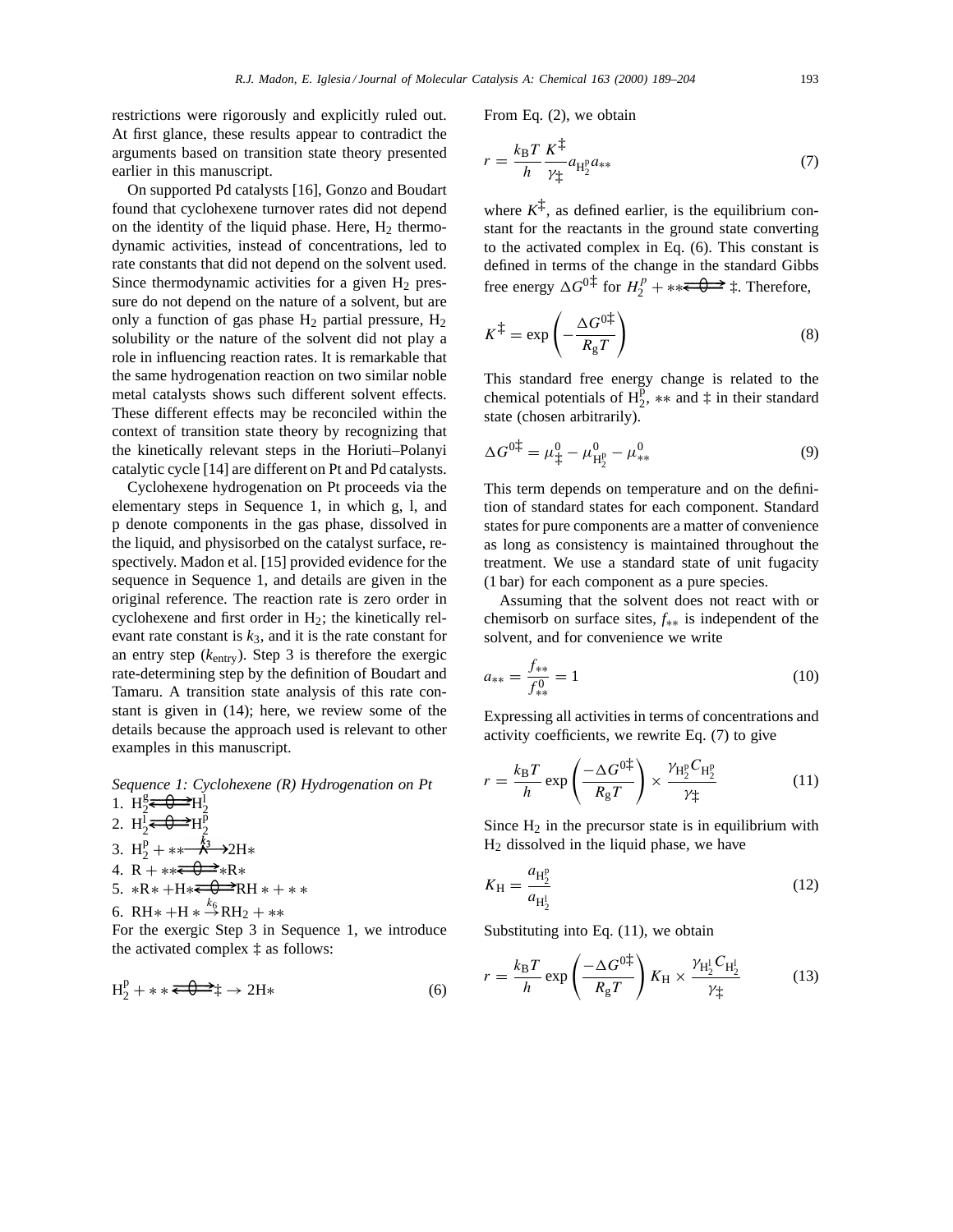The kinetically relevant step (Step 3) is an exothermic adsorption reaction with a low activation energy [15]; as a result, the activated complex for Step 3 occurs early along the reaction coordinate and resembles the solvated  $H_2$  reactant. Madon et al. [15] argued that the influence of the catalyst on this early transition state is small and that the activated complex closely resembles a solvated H2 molecule, with an almost intact H–H bond and very weak H–surface bonds. In this case, the solvent would influence the activated complex and the  $H_2$  molecules dissolved in the liquid to the same extent. Consequently, activity coefficients  $\gamma_{H_2^l}$  and  $\gamma_{\ddagger}$ in Eq. (13) cancel to give

$$
r = \frac{k_{\rm B}T}{h} \exp\left(\frac{-\Delta G^{0\ddagger}_{\star}}{R_{\rm g}T}\right) K_{\rm H} C_{\rm H_2^1}
$$
(14)

The rigorous application of transition state theory for a reaction in a non-ideal mixture showed reaction rates to be proportional to the concentration of  $H_2$  in the liquid. But this occurred only because an entry adsorption step was the only kinetically relevant elementary step in a reaction sequence and led to a fortuitous cancellation of activity coefficients. The reaction rate depends on the solvating power of the liquid for cyclohexene hydrogenation on Pt [15] because the liquid solvates the activated complex involved in the rate-determining entry step. In general, for cases in which the exergic step is an entry exothermic step, the environment, gas or liquid, that contains reactants, may affect the resulting early transition state. In the extreme case of an activated complex that is nearly identical to the reactant, cancellation of activity coefficients leads to the apparent dependence of rates on concentration rather than on the thermodynamic activity of the reactant.

The catalytic cycle for cyclohexene hydrogenation on Pd [16] resembles that on Pt, but the hydrogen chemisorption entry step (Step 3) is quasi-equilibrated. Gonzo and Boudart [16] have discussed these elementary steps in detail. The reaction rate on Pd is zero order in cyclohexene and half order in  $H_2$ . In Sequence 2, we divide the exit step, involving the reactive desorption of RH∗, into two steps (6a and 6b) in order to preserve its elementary nature. The one-way exergic Step 6a is the rate-determining step [16].

*Sequence 2: Cyclohexene (R) Hydrogenation over Pd* 1.  $H_2^g \rightleftharpoons H_2^h$ 

2. 
$$
H_2^1 \xleftarrow{\bigoplus} H_2^p
$$
  
\n3.  $H_2^p + *\xleftarrow{\bigoplus} 2H*$   
\n4.  $R + *\xleftarrow{\bigoplus} 2H*$   
\n5.  $*R* + H*\xleftarrow{\bigoplus} 2*RH * + *\n6. (a) RH* + H*\xleftarrow{\&a} 2RH + *\n(b) RH_2 * *\xrightarrow{k \text{desorb}} RH_2 + *$ 

The relevant kinetic parameter for cyclohexene hydrogenation on Pd corresponds to the rate constant for the exergic exit step  $(k_{6a})$ . This step occurs via an activated complex

$$
RH* + H* \Longleftrightarrow H_2**
$$

Using the same approach as for Pt catalysts and expressing all activities in terms of concentrations and activity coefficients, the rate of reaction on Pd is given by

$$
r = \frac{k_{\rm B}T}{h} \exp\left(-\frac{\Delta G^{0\ddagger}}{R_{\rm g}T}\right) \times \frac{\gamma_{\rm RH*} C_{\rm RH*} \gamma_{\rm H*} C_{\rm H*}}{\gamma_{\ddagger}} \quad (15)
$$

where the change in the standard Gibbs free energy for RH∗+H∗ $\leftarrow \bigoplus \rightarrow \uparrow$  may be expressed in terms of chemical potentials for the corresponding standard states.

$$
\Delta G^{0\ddagger} = \mu_{\ddagger}^0 - \mu_{\rm RH*}^0 - \mu_{\rm H*}^0 \tag{16}
$$

As noted earlier [15,16], RH∗ is the most abundant surface intermediate. Therefore,  $C_{\text{RH}*} \sim L$ , where *L* is the total surface concentration of active sites. For the case of a quasi-equilibrated sequence of hydrogen solvation and adsorption steps

$$
H_2^g \leftarrow \bigoplus \mathbb{P} H_2^1 \leftarrow \bigoplus \mathbb{P} H_2^p \leftarrow \bigoplus \mathbb{P} 2H^* \tag{17}
$$

we obtain

$$
K'_{\rm H} = \frac{a_{\rm H*}^2}{a_{\rm H^s_2} a_{**}}\tag{18}
$$

where  $K'_{\text{H}}$  is the product of the equilibrium constants for each of the elementary steps in Eq. (17). Substituting in Eq. (15), we have

$$
r = L \exp\left(-\frac{\Delta G^{0\frac{4}{4}}}{R_{\rm g}T}\right) \times \frac{\gamma_{\rm RH*}}{\gamma_{\rm \ddagger}} \sqrt{K'_{\rm H} a_{\rm \ast\ast} a_{\rm H_2^g}}
$$
(19)

The most abundant reactive intermediate RH∗ and the activated complex formed when reacting with H∗ in Step 6a (Sequence 2) are predominately influenced by their strong chemical bonds to Pd surface sites, and not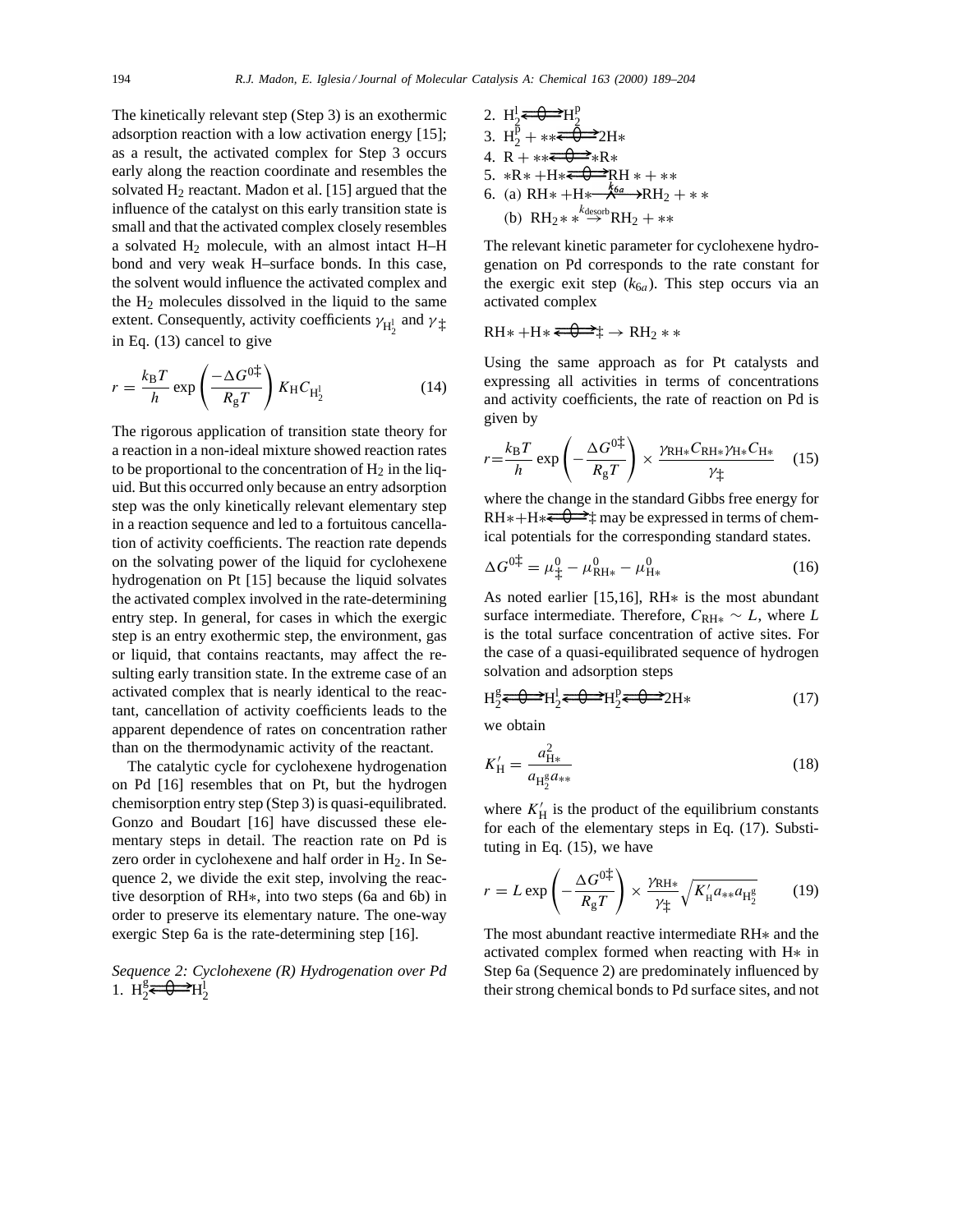by solvation by the liquid phase. Therefore, the ratio  $\gamma_{\text{RH}*}/\gamma_{\uparrow}$  (and  $a_{**}$ ) cannot be influenced by the identity or the chemical properties of the solvent. And since the activity coefficient for  $H_2$  in the gas phase is unity, Eq. (19) shows the experimentally observed half order rate dependence on gas phase hydrogen concentration.

$$
r = L \exp\left(-\frac{\Delta G^{0\ddagger}}{R_{\rm g}T}\right) \times \frac{\gamma_{\rm RH*}}{\gamma_{\ddagger}^*} \sqrt{K_{\rm H}' a_{\rm H} a_{\rm H}^2} \sqrt{C_{\rm H_2^g}}
$$
(20)

Eq. (20) predicts that the rate coefficient and the turnover rate on Pd do not depend on the identity of the solvent, as observed experimentally [16]. Such a prediction would not be obtained from any rate expression written in terms of the concentration of dissolved hydrogen.

In this section, we have shown that for a reaction that proceeds on two metal surfaces via the same catalytic cycles, but with different kinetically relevant steps, the influence of the liquid phase and the *apparent* driving force for the reaction rates differ markedly. Only when reactants and activated complexes for kinetically relevant steps are solvated to an identical extent by the liquid, the activity coefficients for the reactant and for the activated complex fortuitously cancel. This gives the *appearance* of a kinetic process driven by concentration rather than the thermodynamic activity of dissolved reactants. Requirements for such cancellation of activity coefficients, as noted above, are quite stringent, thus making such cases unusual exceptions to the rigorous dependence of chemical reaction rates on the thermodynamic activities of reactants.

## **4. The formation and readsorption of olefins in the Fischer–Tropsch synthesis**

Fischer–Tropsch (FT) synthesis [17,18] reactions form hydrocarbon chains from  $H_2$  and CO on Ru, Co, and Fe surfaces. The active atoms reside on the surface of metal or carbide crystallites immersed within liquid hydrocarbons. At steady state, catalyst pores are filled with unreactive large paraffins formed by the reaction, while interparticle spaces may be swept with liquid or gaseous hydrocarbons depending on experimental conditions, the extent of reaction, and the reactor type (e.g. trickle bed, bubble column, or slurry reactors). Products form via two parallel reaction-desorption exit steps: (i) irreversible hydrogenation of adsorbed growing alkyl chains to form paraffins and (ii) reversible dehydrogenation  $(\beta$ -hydrogen abstraction) of alkyl chains followed by desorption of adsorbed olefins. The microscopic reverse of the latter exit step is the initiation of alkyl chains via the reintroduction of olefins into the chain growth pathway. Herrington [19] and Pichler et al. [20,21] first suggested that readsorption of olefins influence chain growth processes by reversing one of the chain termination steps. More recently, we have demonstrated the critical role of olefin readsorption and of diffusion restrictions within liquid-filled pores on FTS selectivity [22–27].

In this section, we consider the role of a liquid phase on the rate of  $\alpha$ -olefin readsorption and chain initiation. Readsorption increases the product molecular weight and leads to non-Flory carbon number distributions [22–27]. We have rigorously described the observed decrease in chain termination probability with increasing chain size using a reaction-transport model that includes *the higher readsorption reactivity and the lower diffusivity of large olefins*. The combined effects of these two trends lead to the enhanced readsorption of the larger olefins, to the curvature in the Flory selectivity plots, and to disappearance of olefins from the heavier FTS products, as summarized in a recent review [27]. These diffusional restrictions lead to intraparticle gradients in olefin fugacity, to longer residence times within catalyst pellets, and consequently to higher olefin readsorption efficiency. Such physical effects prevent olefin equilibration between the gas and liquid phases in the reactor. They also give rise to site density effects on chain growth probability and product olefinicity, which cannot be explained by any chemical effects of the liquid on the solubility or readsorption probability of olefins. In spite of this, a research group at Shell [28,29] as well as others [30,31] have attributed observed non-Flory distributions to higher readsorption rates of larger olefins as a result of their higher solubility or higher physisorption tendency, which would lead to a higher concentration of the larger olefins near catalytic sites. These explanations are not only inconsistent with the observed site density effects, but also contradict, as we show below, predictions of readsorption rates from accepted kinetic treatments based on transition state theory.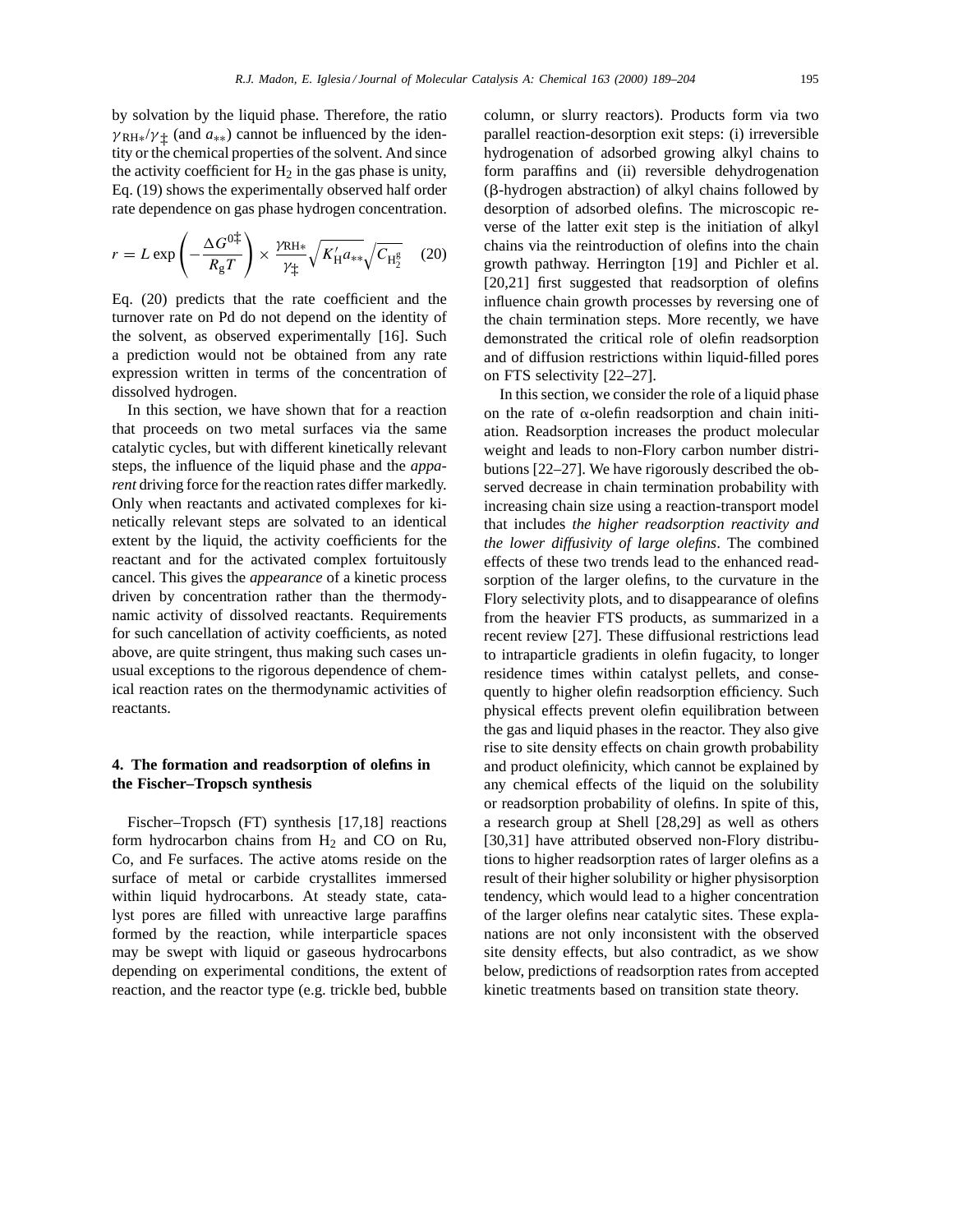Rigorous treatments of kinetics in multiphase reactors correctly express reaction rates in a liquid phase as a function of the virtual pressures of reactants and products [26]. Virtual pressure is defined as the gas phase pressure that would be in equilibrium with the prevalent local concentration of a given component in the liquid phase. This virtual pressure represents the fugacity of the component in the liquid phase, in view of the fact that the contacting gas phase is usually ideal. In such an accepted approach to the modeling of multiphase reactors, the solvating nature of inert paraffin liquids cannot influence the tendency of olefins to readsorb during FT synthesis, in contradiction with the recent claims [28–31]. Diffusional restrictions, which prevent the attainment of vapor–liquid equilibrium for these olefins, can give rise to liquid phase effects on FT synthesis rate or selectivity by introducing chemical potential gradients between the gas and liquid phases. The only other mechanism by which a liquid can influence the rate of a surface-catalyzed chemical reaction is by modifying the activated complexes involved in rate-determining elementary steps.

In the absence of concentration (or, more rigorously, fugacity) gradients introduced by intraparticle diffusion restrictions, phase equilibrium exists between a gas phase and the non-ideal liquid phase within which catalytic sites reside. In a previous study [32], we provided a straightforward example of the irrelevance of concentration as a kinetic driving force in FT synthesis. We measured rates and selectivities, during early times on stream, as the initially liquid-free pore space within small pellets (0.11–0.18 mm) gradually filled with the liquid products of FT synthesis. As the environment surrounding the sites evolved with time from a gas phase to a liquid phase, FT reaction rates and selectivities did not change, in spite of large concomitant changes in the  $H_2$  and CO concentrations within catalyst pores. In larger pellets (0.85–1.7 mm), however, as pores became filled with liquids, CO diffusional restrictions became important and FT synthesis rate and C5<sup>+</sup> selectivity decreased markedly with time. *A liquid phase gives rise to differences in fugacity and in kinetic driving force only when diffusion limitations prevent quasi-equilibrium between the gas and liquid phases, and not when the liquid, by the nature of its solvating interactions with reactants and products, changes reactant or product concentrations.* Diffusion processes are also driven by gradients in the fugacity or chem-



Fig. 1. Simplified scheme for hydrocarbon chain formation during FT synthesis.

ical potential of individual species [33]; the evolution of such gradients as a result of a liquid phase can substantially influence FT synthesis rates and selectivity.

In Fig. 1, we describe FT synthesis using a simplified and widely accepted chain growth scheme, which we have discussed in detail elsewhere [22].

Chain termination to paraffins  $(r<sub>H</sub>)$  is irreversible, but olefins may readsorb  $(r_{n,r})$  and re-initiate growing chains via the microscopic reverse of the  $\beta$ -hydrogen abstraction termination step that forms these olefins. The readsorption rate  $r_{n,r}$  depends on chain length if the surrounding liquid influences olefins of varying sizes to different extents. The chain termination probability for a chain with *n* carbon atoms  $(\beta_n)$  is then given by

$$
\beta_n = \frac{r_H + (r_O - r_{n,r})}{r_p} = \beta_H + \beta_{n,O}^{\text{net}} \tag{21}
$$

where  $r_0$  is the rate of termination as an olefin,  $r_p$  is the rate of propagation of the chain, and  $(r_0 - r_{n,r})$ represents the net desorption rate for olefin molecules with *n* carbons. The paraffin chain termination probability  $\beta$ H does not depend on chain size (Fig. 2a and b) [24,27]. This suggests that effects of chain size on overall (net) termination probabilities are not related to the rate of the (forward) chain termination steps. The overall chain termination probability, however, decreases with increasing chain size, because of a monotonic decrease in the net termination to olefins  $\beta_{n,O}^{\text{net}}$  as chain size increases (Fig. 2a and b). This leads to the observed non-Flory distributions. Readsorption rates also influence the ratio,  $\psi_n$ , of  $\alpha$ -olefins to paraffins in the products

$$
\psi_n = \frac{r_{\rm O} - r_{n,\rm r}}{r_{\rm H}} = \frac{\beta_{n,\rm O}^{\rm net}}{\beta_{\rm H}}
$$
\n(22)

which also decreases with increasing chain size (Fig. 3). These carbon number effects, as well as observed effects of reactor contact time, can be de-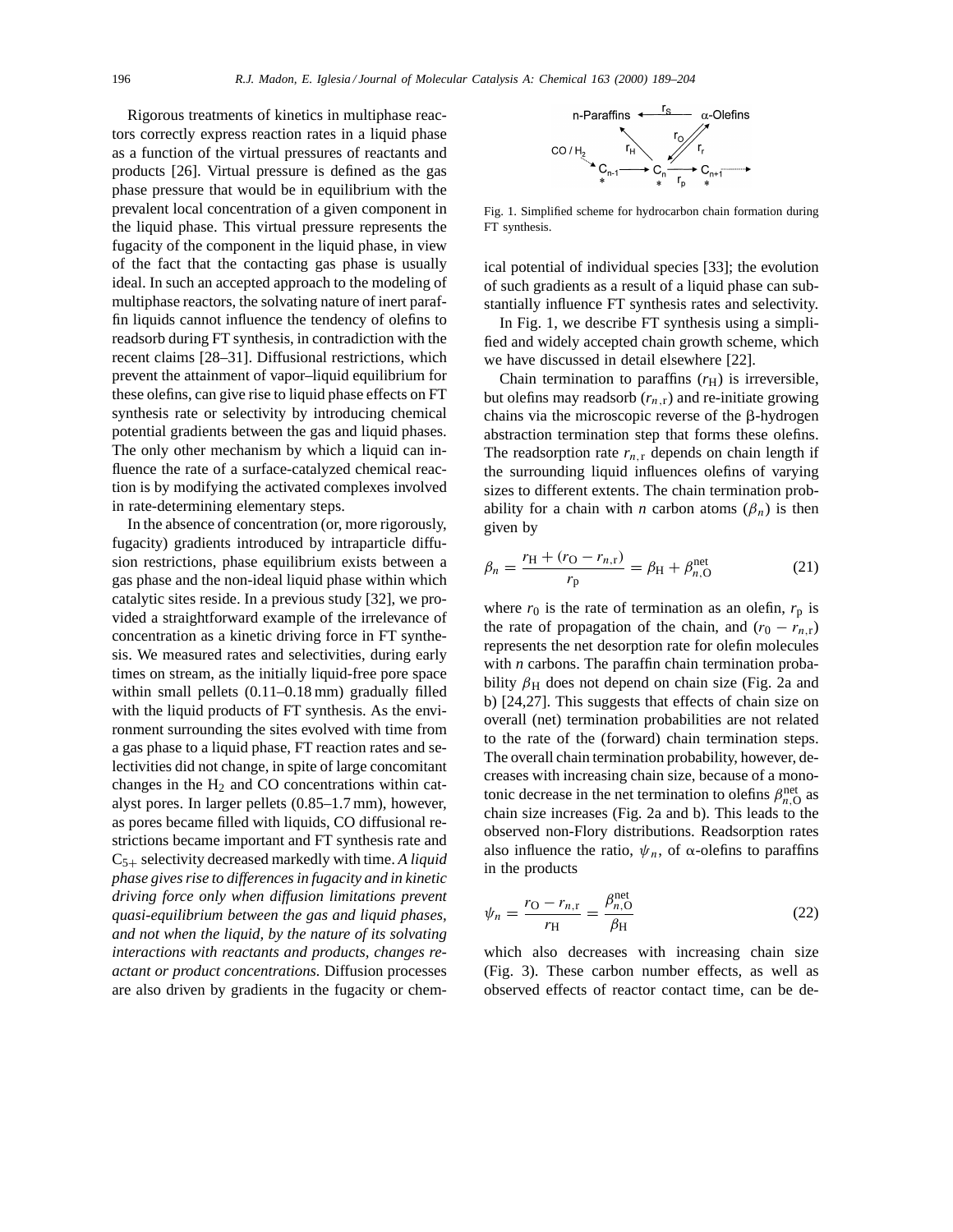

Fig. 2. Carbon number effects on olefin and paraffin chain termination probability. Catalyst: Co/TiO<sub>2</sub>, 11.7 wt.% Co, and 1.5% Co dispersion, 473 K, 2000 kPa,  $H_2/CO = 2.1$ . (a) 2 s bed residence time, (b) 12 s bed residence time [26].

scribed quantitatively by the higher readsorption rate constant of larger olefins and by their slower diffusion rates within liquid-filled catalyst pellets [22–27]. Below, we show that proposals based on changes in the solubility or physisorption energy with olefin size [28–31] are not consistent with thermodynamics or with transition state theory treatments of chemical



Fig. 3. Bed residence time and carbon number effects on the  $\alpha$ -olefin to paraffin ratio. Same catalyst and conditions as in Fig. 2 [26].

reaction rates. The details follow the general approach used in the previous sections for cyclohexene hydrogenation reactions.

The only aspect of the FT synthesis mechanism relevant to our discussion is the exit step, consisting of the reversible reaction-desorption of surface alkyl species AH∗ as an olefin A. Sequence 3 is only a partial sequence of the elementary steps required for a FT synthesis turnover, but it contains all of the elements required to answer the question posed. Of course, the net rate of desorption of olefins and paraffins must always be balanced at steady state by the rate at which AH∗ is formed via entry steps involving the hydrogenation of CO on the catalytic surface.

*Sequence 3*

1.  $AH*+*\rightleftarrows A*+H*$ 2.  $A \ast \Longleftrightarrow A_p + \ast$ 3.  $A_p \rightleftarrows A_1$ 4.  $A_1 \rightleftarrows A_\sigma$ 

A growing alkyl chain with *n* carbon atoms (AH∗) is a half-hydrogenated olefin that forms an adsorbed olefin by eliminating H. This is the microscopic reverse of the first hydrogen addition to an adsorbed olefin in the Horiuti–Polanyi mechanism (see Sequence 1, step 5). Adsorbed olefins then desorb in step 2 into a physisorbed layer or precursor state  $A_p$ , which we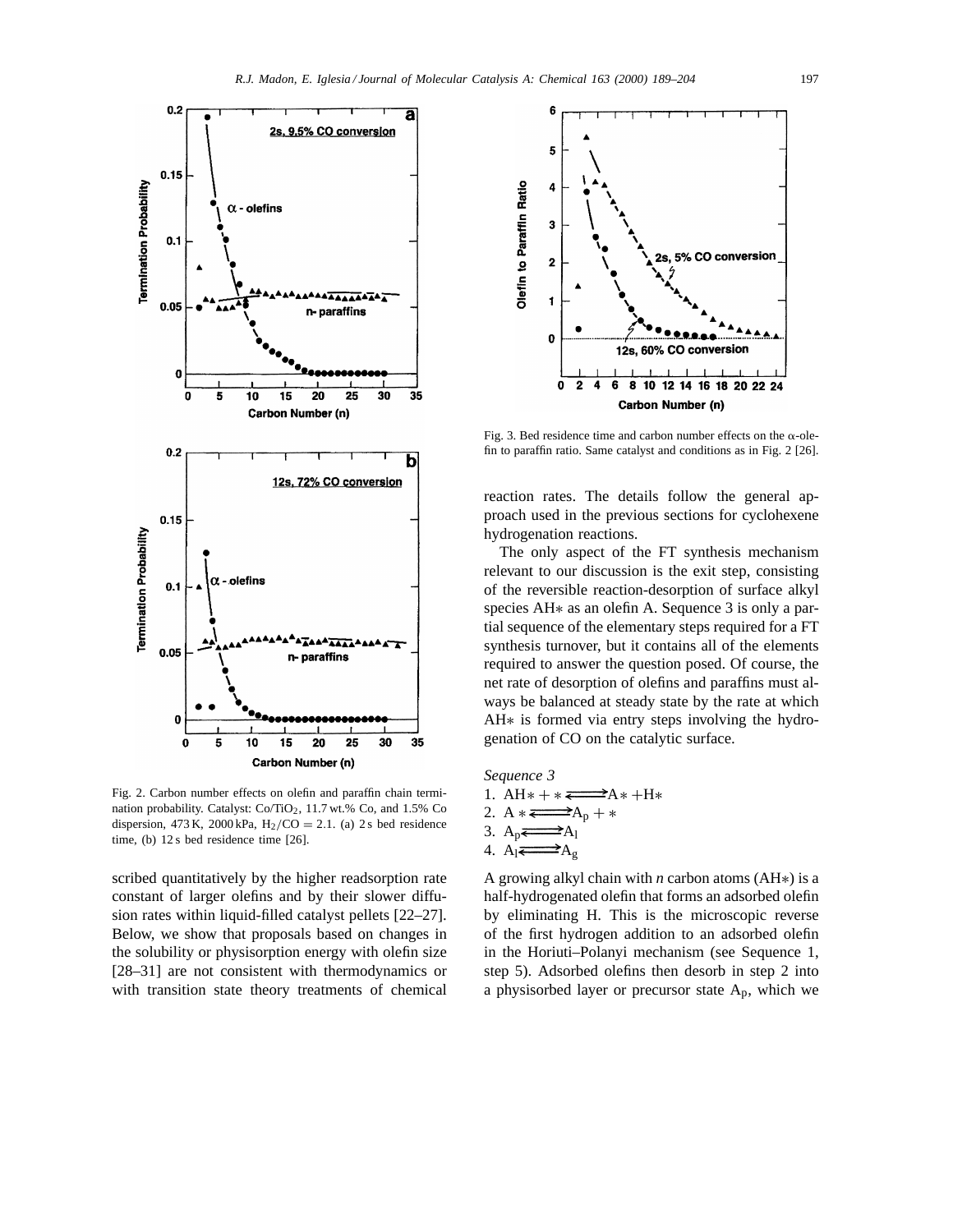include as a possibility, even in the absence of any direct evidence for its existence or role, because it has been proposed by the Shell group [28,29]. The next two steps involve the desorption of the physisorbed olefin into the liquid phase to form  $A_1$  and then into the gas phase  $(A_g)$ , which flows as bubbles or as a continuous gas phase in the space between catalyst pellets. The surface-catalyzed steps in Sequence 3 represent the microscopic reverse steps of the elementary steps in the Horiuti–Polanyi mechanism for olefin hydrogenation (Sequence 1) [14].

In the absence of transport restrictions, Step 4 in Sequence 3 is quasi-equilibrated during FT synthesis. Quasi-equilibrium of Step 3 is also expected in view of small physisorption enthalpies and two-way activation energies for adsorption–desorption steps in physisorption processes. A similar quasi-equilibrium argument is often made for chemisorption steps, even with their higher adsorption enthalpies, but we refrain from making this more restrictive assumption here and consider it below as a special case. The equality of chemical potential required for thermodynamic equilibrium for species *i* among several phases leads to

$$
\mu_{A,g} = \mu_{A,1} = \mu_{A,p} \tag{23}
$$

for olefins in the gas, liquid, and physisorbed phases during chain termination (desorption) to form olefins.

All reactions of olefins in the liquid or physisorbed phases occur via thermodynamic equilibration with chemisorbed olefins or with the activated complex involved in Step 1 (if this step is exergic). Therefore, the kinetic problem under consideration becomes a purely thermodynamic one, and it may be treated rigorously without considering explicitly the properties or concentrations of solvated or physisorbed olefins.

For completeness and without loss of generality, we consider two cases for the FT synthesis termination sequence shown in Sequence 3.

*Case A*: Step 2 is quasi-equilibrated and the net rate of desorption of olefins is given by the rate of the exergic Step 1.

*Case B*: The net rate is given by Step 2, which is the exergic step, while Step 1 is in quasi-equilibrium.

For Case A, using Eq. (23), we first apply the condition of equilibrium among liquid, gas, physisorbed, and chemisorbed phases to obtain

$$
\mu_{A*} = \mu_{A,p} = \mu_{A,1} = \mu_{A,g} \tag{24}
$$

This relates the gas and chemisorbed phases without explicitly considering intervening liquid and physisorbed phases. As a result, the thermodynamic activity of chemisorbed A (or its concentration for an ideal Langmuirian surface) is independent of the identity or even the presence of the liquid. We rewrite Sequence 3 by combining the last three steps.

Sequence 3, Case A  
1. AH \* +
$$
*^*
$$
 A \* +H\*  
2. A\* $\overbrace{+^*}$  A<sub>g</sub> + \*

The rate of the overall termination process can then be obtained by considering the net rate of the reversible exergic Step 1 in Case A using transition state theory. Using Eq.  $(2)$  for the forward  $(f)$  and reverse  $(r)$  steps leads to

$$
r_{\text{net}} = r_{\text{forward}} - r_{\text{reverse}}
$$
  
=  $\frac{k_{\text{B}}T}{h} \frac{1}{\gamma_{\ddagger}} \left[ \exp\left( -\frac{\Delta G_{\text{f}}^{0\ddagger}}{R_{\text{g}}T} \right) a_{\text{AH}*} a_{*} - \exp\left( -\frac{\Delta G_{\text{r}}^{0\ddagger}}{R_{\text{g}}T} \right) a_{\text{A}*} a_{\text{H}*} \right]$  (25)

where  $\Delta G_{\text{f}}^{0\ddagger}$  and  $\Delta G_{\text{r}}^{0\ddagger}$  are changes in standard free energies of reaction for the forward and reverse steps of Step 1 in Sequence 3, and the overall free energy change is given by

$$
\Delta G_1^0 = \Delta G_f^{0\ddagger} - \Delta G_r^{0\ddagger} \tag{26}
$$

From the quasi-equilibrated Step 2 for Case A, we obtain

$$
K_{\text{eq},2} = \frac{a_{\text{A}_{\text{g}}} a_{*}}{a_{\text{A}*}} = \exp\left[\frac{-\Delta G_{2}^{0}}{R_{\text{g}} T}\right] \tag{27}
$$

Finally, from Eqs. (25)–(27), we obtain

$$
r_{\text{net}} = \frac{k_{\text{B}}T}{h} \frac{a_{*}}{\gamma_{*}^{+}} \exp\left(-\frac{\Delta G_{\text{f}}^{0\ddagger}}{R_{\text{g}}T}\right)
$$

$$
\times \left[a_{\text{AH}*} - \exp\left(\frac{\Delta G_{\text{I}}^{0} + \Delta G_{\text{2}}^{0}}{R_{\text{g}}T}\right) a_{\text{A}_{\text{g}}} a_{\text{H}*}\right]
$$

$$
= \frac{k_{\text{B}}T}{h} \frac{a_{*}}{\gamma_{*}^{+}} \exp\left(-\frac{\Delta G_{\text{f}}^{0\ddagger}}{R_{\text{g}}T}\right) \left[a_{\text{AH}*} - \frac{C_{\text{A}_{\text{g}}} a_{\text{H}*}}{K_{\text{overall}}}\right]
$$
(28)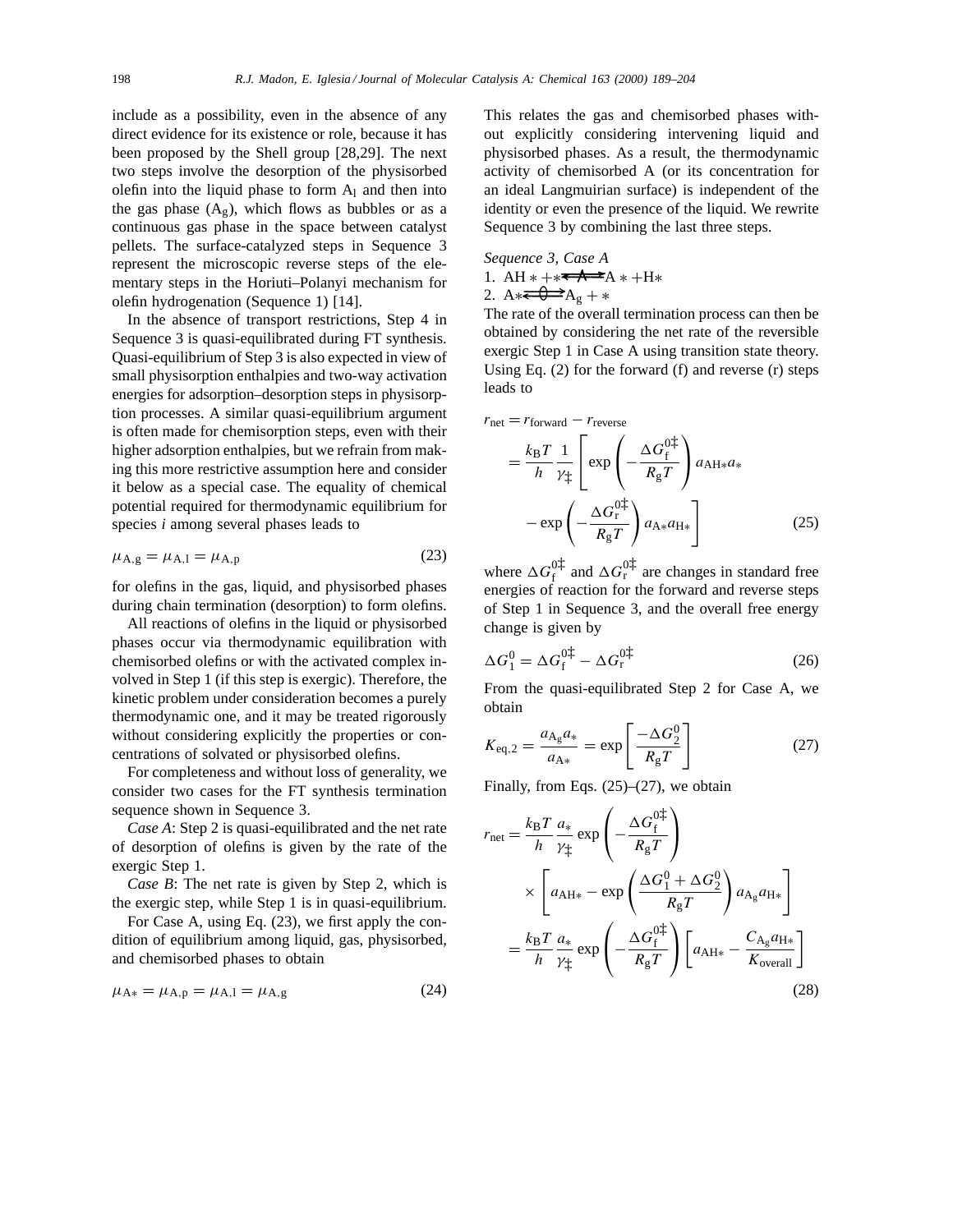where  $K_{\text{overall}}$  represents the standard Gibbs free energy change for the overall reaction AH∗ $\rightleftharpoons A_g +$ H∗, and Eq. (28) does not explicitly contain any physisorbed or dissolved A.

In this treatment, activity coefficients for all surface intermediates become unity for ideal Langmuirian surfaces, but even for non-ideal surfaces, their values reflect only the non-ideality of the surface caused by intermolecular interactions among adsorbed species *without any additional effects imposed by the presence of a liquid phase or a physisorbed phase*. Therefore, unless a liquid is able to influence the properties of a catalytic surface by modifying the binding energy of adsorbed species, it cannot influence the rate of chain termination to olefins. In Case A, olefin solubility or physisorption tendency cannot influence in any way the rate of desorption or adsorption of olefins. Case A is much more likely to describe Sequence 3 than Case B (treated below), because of (a) the rapid nature of most non-dissociative adsorption–desorption processes, and (b) the accepted rate-determining nature of hydrogen addition and abstraction steps in related olefin hydrogenation and dehydrogenation reactions, respectively.

Case B presents a more provocative situation, because the exergic step involves the participation of reactant species within the liquid phase  $A<sub>1</sub>$  or the physisorbed phase Ap. This treatment is unaffected by the presence or absence of a physisorbed phase, as can be confirmed easily by the reader. Because species solvated by the liquid are involved in the exergic exit step, it becomes possible for an activated complex to detect the presence of a liquid or a physisorbed layer, as in the case of cyclohexene hydrogenation on Pt. Since Step 2 in Sequence 3 is the exergic step for Case B.

*Sequence 3, Case B,* 1. AH  $* + * \leftarrow \bigoplus A * + H *$ 2.  $A* \leftarrow A_p + *$ 3.  $A_p \rightleftharpoons \bigoplus A_g$ 

the net desorption rate to form olefins is given by the rate of the reversible Step 2. Using Eq. (2) for the forward (f) and reverse (r) steps of Step 2, the net rate becomes

$$
r_{\text{net}} = \frac{k_{\text{B}}T}{h\gamma_{\ddagger}} \exp\left(-\frac{\Delta G_{\text{f}}^{0\ddagger}}{R_{\text{g}}T}\right) \left[a_{\text{A}*} - \frac{C_{\text{A}_{\text{g}}}a_{*}}{K_{\text{overall}}}\right]
$$
 (29)

where  $K_{\text{overall}}$  represents the standard Gibbs free energy change for the combined Steps 2 and 3 in Case B  $(A \ast \in A_g + \ast)$ . This expression does not explicitly include any concentrations of dissolved or physisorbed species or any of their thermodynamic properties.

An effect of the liquid on the activity coefficient for the activated complex cannot be ruled out here, because the activated complex occurs along a reaction coordinate that originates within the liquid phase (or the physisorbed phase). As a result, the activated complex can be stabilized by such a phase. Thus, a kinetic effect of the solvent is possible, but only if the activated complex is influenced by the solvent, and not because of any changes in the thermodynamic activities of olefins in liquids with different solvating properties, or in the physisorbed phase, or when no liquid is present. The argument remains unchanged if we consider instead olefins with different chain size, which have different solubility in a given solvent.

Solvation of the activated complex by the liquid in Case B is stronger for complexes formed early in the reaction coordinate, a situation common for non-activated chemisorption processes. In the limit of activated complexes that closely resemble reactants, solvation effects become identical for the reactant arriving from the external phase and for the activated complex. Then, activity coefficients become similar for the two species and they cancel each other in the rate expression. We thus obtain, as we did earlier for cyclohexene hydrogenation on Pt, a readsorption rate that becomes proportional to the concentration of olefins in the liquid or physisorbed phase. From Eq. (29) we obtain

$$
r_{\text{net}} = \frac{k_{\text{B}}T}{h} \exp\left(-\frac{\Delta G_{\text{f}}^{0\ddagger}}{R_{\text{g}}T}\right) \left[\frac{a_{\text{A}*}}{\gamma_{\ddagger}} - \frac{C_{\text{A}_1}a_{*}}{K_{\text{overall}}}\right] \quad (30)
$$

However, the activity coefficient for the activated complex in the forward reaction term of Eq. (30) does not disappear, because the reactants involved in the desorption step are influenced by their strong interactions with the catalytic surface rather than by their much weaker interactions with the liquid solvent. At first glance, this expression appears to support the proposal that a higher liquid phase concentration of an olefin, as a result of its higher solubility in the liquid, would decrease its net rate of desorption by increasing the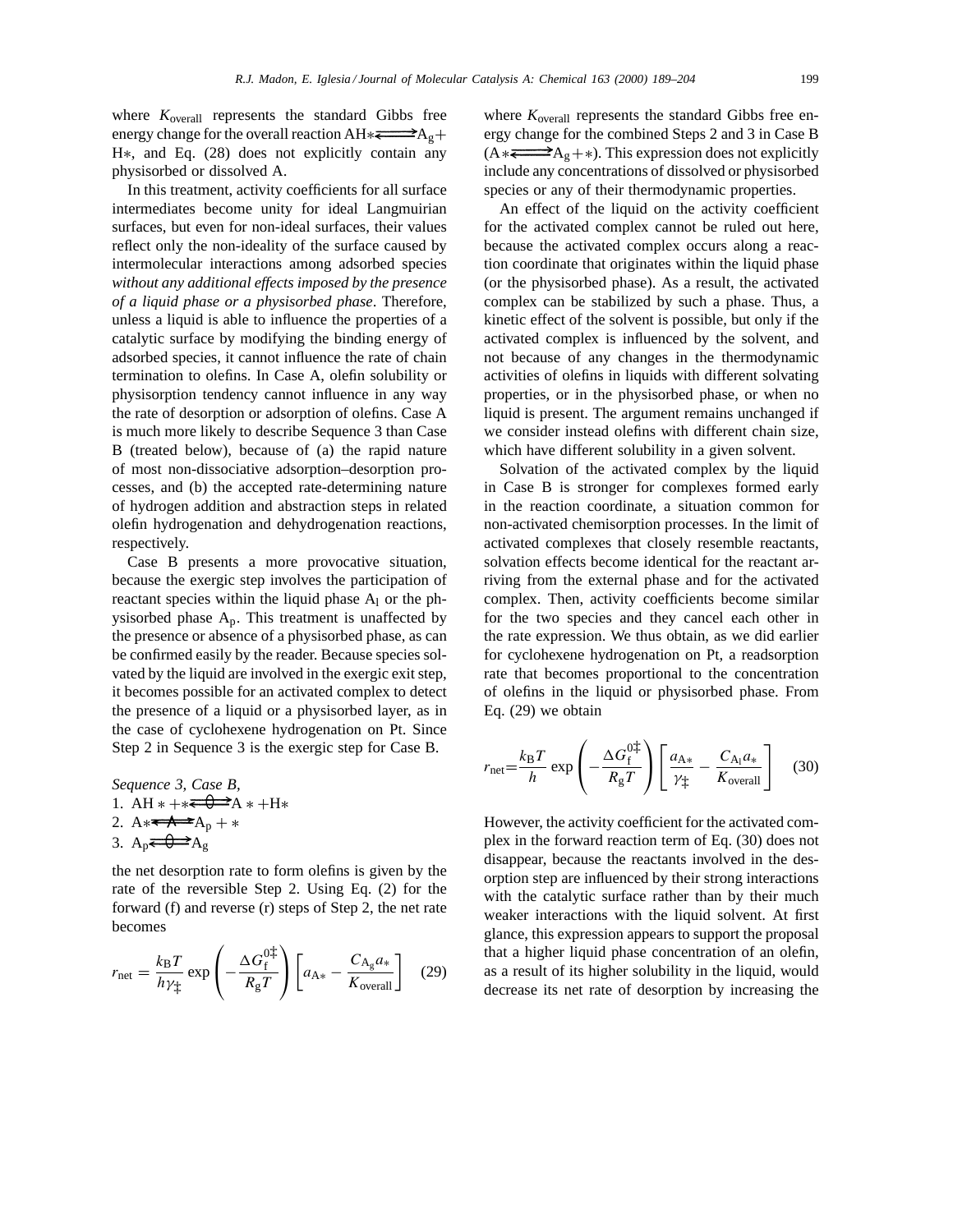readsorption rate, albeit only for the unlikely instance of Case B.

In fact, Eqs. (29) and (30) predict the opposite trend for Case B. As we explain below, a higher solubility for reactants and the consequent stronger solvation of activated complexes actually lead to higher net olefin desorption rates and therefore to an increase in the chain termination probability with increasing chain size. In contrast, experimental chain termination probabilities on Co, Ru, or Fe always decrease or remain constant as the carbon number increases. The predicted effects of increasing solvation, if such effects were important (as in Case B), would be opposite to those stated by the Shell group [28,29], whether such solvation effects arise from interactions within a liquid or a physisorbed phase.

The chemical potential for an olefin at vapor–liquid equilibrium is identical in the liquid and gas phases,

$$
\mu_{\rm g}^0 + R_{\rm g} T \ln \frac{f_{\rm g}}{f_{\rm g}^0} = \mu_{\rm l}^0 + R_{\rm g} T \ln \frac{f_{\rm l}}{f_{\rm l}^0} \tag{31}
$$

and since the gas phase is assumed to be ideal, we obtain

$$
P_{\rm g} = \exp\left(-\frac{\Delta\mu^0}{R_{\rm g}T}\right)\gamma C_1\tag{32}
$$

Clearly, for a given pressure  $P_g$ , stronger solvation leads to a higher solute concentration  $C_1$  in the liquid; thus, the better the solvent or the more soluble the olefin, the lower the activity coefficient  $\gamma_1$  for the solute. We now return to Eq. (29) and similarly consider (for the exergic Step 2) the effect of stronger solvation on the net rate of chain termination to olefins during FT synthesis. As the value of  $\gamma$   $\dagger$  decreases because of these stronger solvation effects, both forward and reverse olefin desorption rates increase by an identical factor, and the net desorption rate and the chain termination probability increases. Intuitively this is obvious, since stabilization of an activated complex by a better solvent increases the rate of both forward and reverse elementary reactions to the same exact extent. *Therefore, a better solvent increases the rate of a given step in the direction allowed by thermodynamics; this is of course the direction observed for a given reaction at steady-state*. In FT synthesis, that direction is *always* towards the net desorption of olefins, because olefins are formed from  $H_2$ –CO mixtures during the Fischer–Tropsch synthesis. These conclusions are unaffected by the possibility that there is a net consumption of olefins of a size n at a given point in the reactor, because the integrated net rate of chain termination along a reactor, as given by Eq. (29) is always positive in FT synthesis reactions.

The ability of a liquid to "solvate" one or more reactants is inconsequential in kinetic or thermodynamic treatments of chemical reactions unless it also solvates the activated complex in an exergic step. When it does (infrequently), because the exergic step is an entry or exit step in the surface-catalyzed sequence, a better solvent increases the rate of the catalytic reaction in the net direction observed at steady-state. In such unusual instances, a better solvent (or a more soluble olefin) would lead to a higher net desorption rate in FT synthesis, not to lower net desorption rates as claimed in [28–31]. Condensed FT synthesis products influence synthesis rates and selectivities by introducing transport restrictions. Such restrictions are unrelated to solubility effects, but instead reflect the diffusivity and reactivity of olefins present within this liquid phase and the physical and chemical attributes (porosity, pellet size, active site density) of the catalyst [22–27].

#### **5. Reactions on zeolite catalysts**

In the previous examples, we have shown how a non-ideal environment imposed by a liquid solvent influences, under some circumstances, rates of chemical reactions. Here, we explore solvating effects of microporous structures such as zeolites.

Rabo et al. [34] first proposed that unusually high concentrations of reactants existed within zeolites due to strong polarization interaction between zeolite crystals and adsorbing molecules. Fraissard [35], using 129Xe NMR, also indicated a high apparent pressure of reactants within zeolites. Derouane et al. [36] used their confinement model to provide a rationale for such high intrazeolitic concentrations, suggesting that surface curvature of zeolite pores influences heats of adsorption and thus chemical reaction rates and selectivities. Derouane explored this confinement concept for various catalytic reactions [37] and more recently, with Chang [38], for the adsorption of bases. For paraffin cracking, Haag [39], Narbeshuber et al. [40], Kotrel et. al [41], and Babitz et al. [42] attributed differences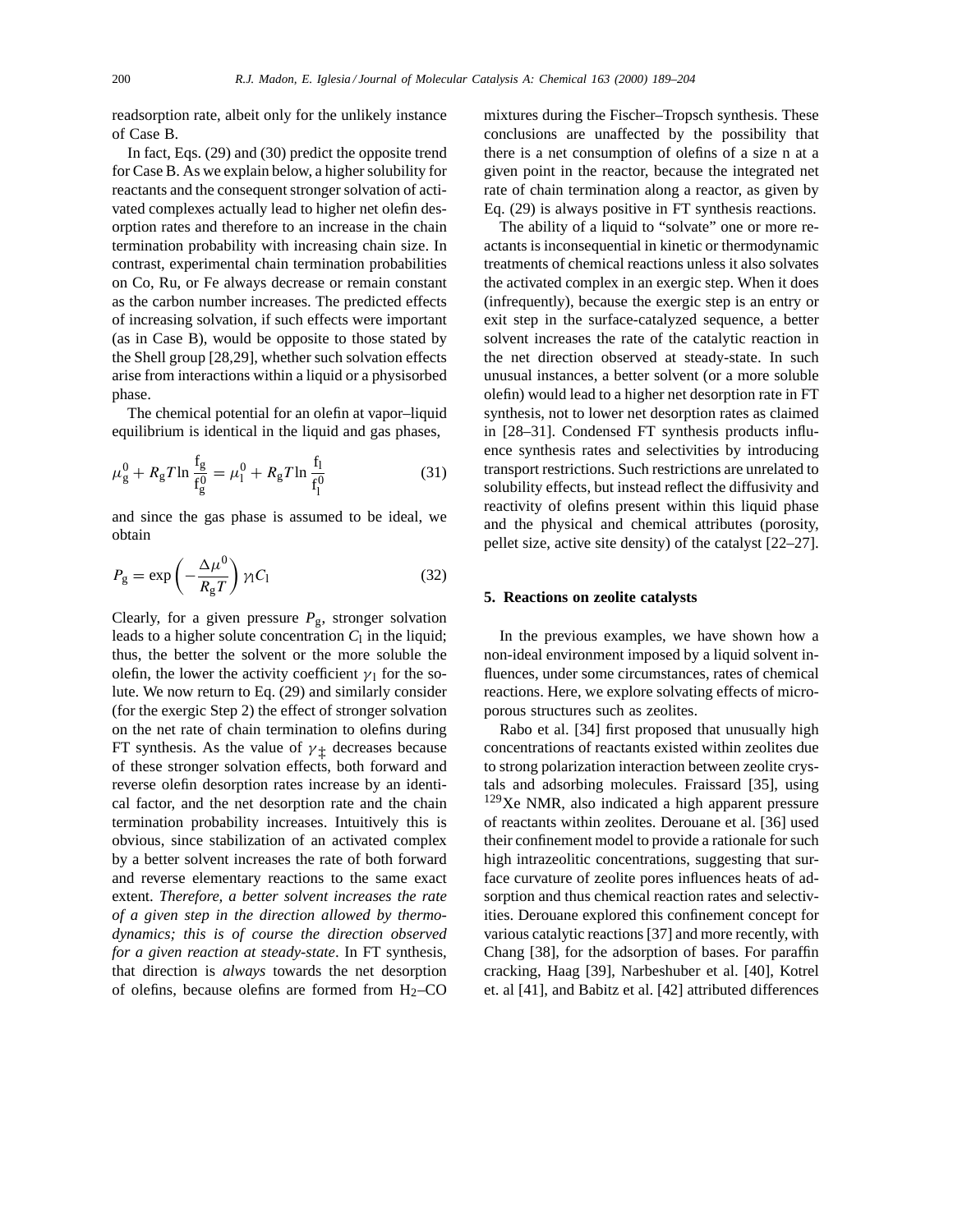in reaction rates between different zeolites or different reactants to intrazeolitic reactant enrichment, which depends on the nature of the molecule and of the zeolite host, rather than to differences in the strength of zeolitic Brønsted acid sites. Because of such strong interactions within zeolites, Derouane [37], Haag [39] and Kotrel et al. [41] proposed that paraffin cracking rates in zeolites should be defined by

$$
r = k\bar{K}C_{\rm P} \tag{33}
$$

where  $k$  is the rate constant for cracking and  $\overline{K}$  is the adsorption equilibrium constant, denoted by Kotrel et al. [41] as the enrichment constant.

Since zeolites can "solvate" molecules trapped within their confined channel structure [37,43–45], observed differences in reactant concentrations between gas phase and zeolite channels are reminiscent of the solvating effects of liquid solvents discussed earlier. Reactant molecules within zeolite cavities and channels reside within a thermodynamically non-ideal phase, and the concentration of these reactants is a direct consequence of interphase equilibrium between the intrachannel and external phases. Therefore, the chemical potential of a reactant in the gas phase and within the zeolite structure must be equal.

$$
\mu_{\text{gas}} = \mu_{\text{zeolite}} \tag{34}
$$

As with liquid solvents, zeolite solvation effects may influence reactants, products, and activated complexes. But a zeolite may not only "solvate" activated complexes occurring early in the reaction cycle, but also the active site itself and influence all chemical transformations and elementary steps occurring on such sites. In effect, a site within a zeolite channel may resemble those in homogeneous organometallic complexes in that "ligands" (the zeolite framework) that stabilize the active site also solvate the reactant and product molecules as they arrive or depart. From Eq. (31), we obtain

$$
P_{\rm gas} = \exp\left(-\frac{\Delta\mu^0}{R_{\rm g}T}\right)\gamma_{\rm z}C_{\rm z}
$$
 (35)

As before, for a given pressure  $P_{\text{gas}}$  in the gas phase, higher solubility within a zeolite leads to a higher solute concentration  $C_z$  and therefore to a lower value of the activity coefficient for the solute. If concentrations within zeolites are large, then activity coefficients must compensate and be small. *Only if*  $\gamma$ <sub>z</sub> *cancels in a rate expression will a high intrazeolitic concentration lead to proportionally higher catalytic rates*. Again, we examine these effects using transition state theory to determine under what conditions reaction rates depend on reactant concentration or thermodynamic activity within zeolite channels. Since if the latter holds, high concentrations within zeolites would not lead to proportionally high reactivity. The analysis shown below is general and may be readily extended to zeolite-catalyzed reactions other than paraffin cracking.

We analyze the case of a paraffin entering a zeolite channel, interacting with a Brønsted acid site, and cracking to form smaller molecules. We seek plausible reaction pathways that explain the dependence of cracking rates on intrazeolite paraffin concentrations or on thermodynamic activities. A paraffin in the external gas phase is first absorbed into a thermodynamically non-ideal zeolite phase, just as it would dissolve in a liquid phase. This step is quasi-equilibrated, and the chemical potentials of a paraffin in the external fluid phase and in the zeolite channels are therefore identical. Once a paraffin is absorbed (or solvated) within the zeolite, it enters the reaction pathways described by the two mechanistic options proposed below.

In Sequence 4, Case 1, paraffins from the gas phase  $(P_g)$  absorb within a zeolite  $(P_z)$  and react on a Brønsted acid site  $(H^+Z)$  to give products. Step 2 is the exergic step.

Sequence 4, Case 1  
1. 
$$
P_g \xleftarrow{Q \to P_z} P_z
$$
  
2.  $P_z + H^+ Z \xleftarrow{Q \to z} \Rightarrow$  Products

As before, using Eq. (2), we obtain a rate expression for paraffin cracking.

$$
r = \frac{k_{\rm B}T}{h} \exp\left(-\frac{\Delta G^{0\ddagger}_{\star}}{R_{\rm g}T}\right) \times \frac{\gamma_{\rm H^{+}Z}}{\gamma_{\ddagger}^*} C_{\rm H^{+}Z} \gamma_{\rm P_{z}} C_{\rm P_{z}} \quad (36)
$$

where  $\Delta G^{0,\ddagger}$  is the standard free energy change for the reaction  $P_z + H^+Z \leftarrow \bigoplus \rightarrow \dagger$ . We choose a hypothetical and arbitrary standard state of unit fugacity (1 bar) for each component as a pure species.

The solvating effect of zeolite channels on the activated complex, which involves a surface proton and a solvated paraffin to form a protonated transi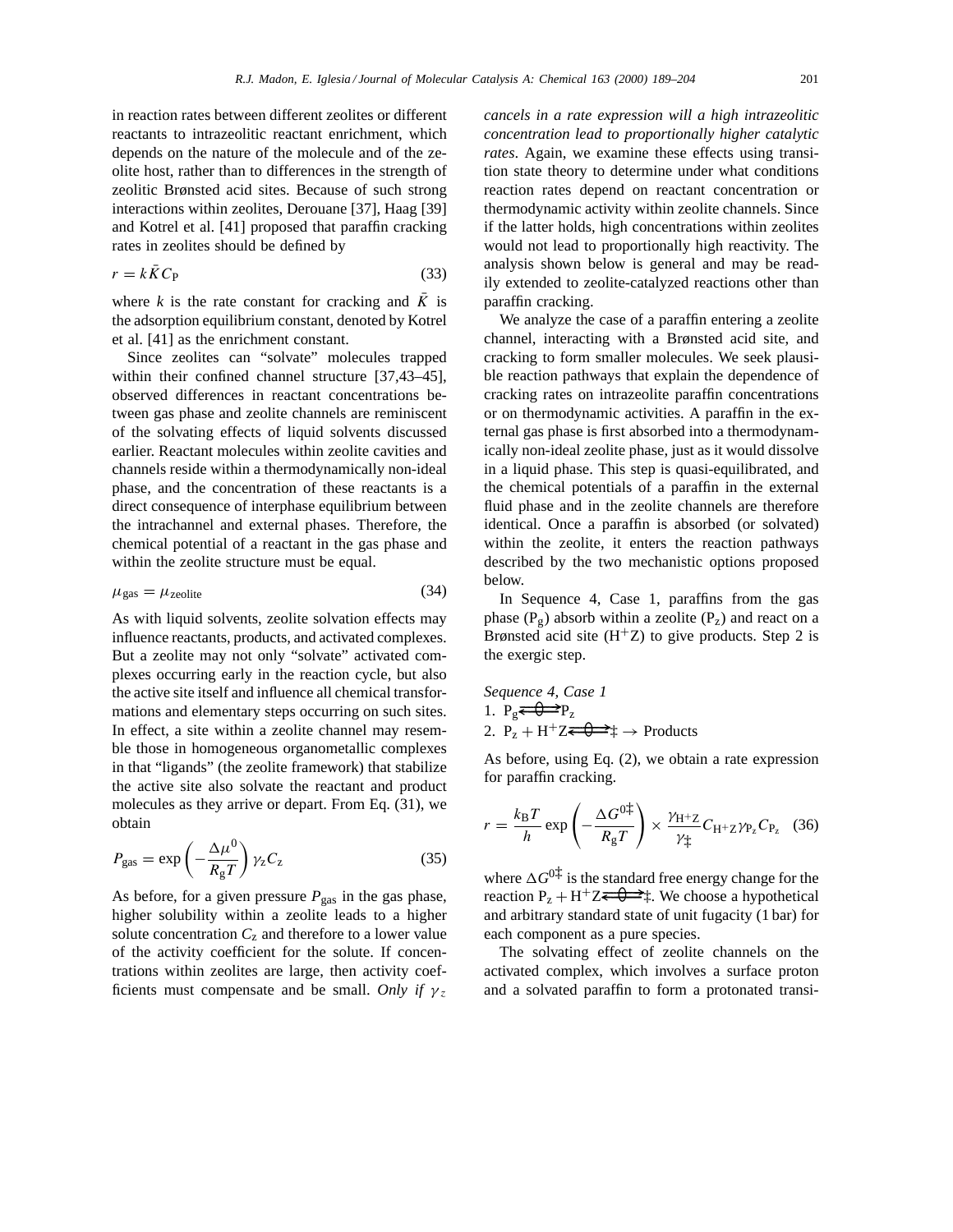tion state, is likely to differ significantly from the solvation effects on an absorbed paraffin. Therefore, activity coefficients in Eq. (36) are unlikely to cancel. Since paraffins in the gas phase are in thermodynamic equilibrium with paraffins within zeolite channels, the resulting equality of chemical potentials in the two phases leads to

$$
K_{z} = \frac{\gamma_{\mathcal{P}_{z}} C_{\mathcal{P}_{z}}}{C_{\mathcal{P}_{g}}}
$$
\n(37)

which, when substituted into Eq. (36), gives

$$
r = \frac{k_{\rm B}T}{h} \exp\left(-\frac{\Delta G^{0\ddagger}_{\star}}{R_{\rm g}T}\right) \frac{\gamma_{\rm H}+Z}{\gamma_{\ddagger}} K_{\rm z} C_{\rm H}+{}_{\rm Z}C_{\rm P_{\rm g}} \qquad (38)
$$

Therefore, for Case 1 the rate is proportional to gas phase concentration of reactants or to their thermodynamic activity within the zeolite, and not to the intrazeolitic paraffin concentration. Note that the rate constant, for reasons stated earlier and unlike in the case of inert solvents, depends on the zeolite channel structure and on the acid strength of the sites that reside within this channel structure.

We examine a second possibility (Sequence 4, Case 2) for which we introduce a precursor phase  $(P_{\alpha})$ within the zeolite, which proceeds to react with a Brønsted acid site. The formation and stability of a precursor species would depend on the zeolite used. In this step, a paraffin is oriented in the right conformation by the zeolite in the vicinity of a Z–OH group. Then, as the H in the Z–OH group attains a higher energy state with increased charge polarization, the precursor paraffin reacts with the  $H^+$ .

Sequence 4, Case 2  
1. 
$$
P_g \xleftarrow{\bigoplus} P_Z
$$
  
2.  $P_Z \xleftarrow{\bigoplus} P_{ZT}$   
3.  $P_{ZT} + H^+ Z \xleftarrow{\bigoplus} \uparrow \downarrow \rightarrow$  Products

Using the same approach as Case 1, the rate is given by

$$
r = \frac{k_{\rm B}T}{h} \exp\left(-\frac{\Delta G^{0\frac{1}{4}}}{R_{\rm g}T}\right) \times \frac{\gamma_{\rm H^+Z}C_{\rm H^+Z}\gamma_{\rm P_{\rm z}}C_{\rm P_{\rm z}}}{\gamma_{\rm \ddagger}}\tag{39}
$$

and, as in Case 1, activity coefficients do not cancel. Since  $P_z$  and  $P_{zr}$  are in equilibrium, we have

$$
K_{\rm r} = \frac{a_{\rm P_{\rm zr}}}{a_{\rm P_{\rm z}}} = \frac{\gamma_{\rm P_{\rm zr}} C_{\rm P_{\rm zr}}}{\gamma_{\rm P_{\rm z}} C_{\rm P_{\rm z}}}
$$
(40)

We propose that  $P_z$  and the precursor  $P_{zr}$  reside within the same local zeolite environment near an active site, and they are similarly solvated by the zeolite environment. As a result, their respective activity coefficients are similar and

$$
\frac{\gamma P_{zr}}{\gamma P_z} = 1\tag{41}
$$

Eq. (39) then becomes

$$
r = \frac{k_{\rm B}T}{h} \exp\left(-\frac{\Delta G^{0\ddagger}_{+}}{R_{\rm g}T}\right) \times K_{\rm r} \frac{\gamma_{\rm H^{+}Z}}{\gamma_{+}^*} C_{\rm H^{+}Z} C_{\rm PZ} \qquad (42)
$$

In Case 2, the rate becomes proportional to the paraffin concentration within the zeolite channels, *but only if Eq. (41) accurately describes solvation by the zeolite*.

In both Eq. (38) and Eq. (42), several terms depend on the identity of the zeolite. Eq. (42), for example, may be re-written as

$$
r = \frac{k_{\rm B}T}{h} K_{\rm r} \frac{\gamma_{\rm H^{+}Z}}{\gamma_{\ddagger}^*} C_{\rm H^{+}Z} \exp\left(\frac{\Delta S^{0\ddagger}_{\ast}}{R_{\rm g}}\right)
$$

$$
\times \exp\left(-\frac{\Delta H^{0\ddagger}_{\ast}}{R_{\rm g}T}\right) C_{\rm P_Z} \tag{43}
$$

This expression may be separated into the preexponential factor and activation energy terms.

$$
r = A \exp\left(-\frac{\Delta H^{0\frac{1}{4}}}{R_{g}T}\right) C_{\text{PZ}} \tag{44}
$$

Pre-exponential factors *A* have traditionally not been emphasized in catalytic cracking, but they clearly depend (as shown by Eq. (43)) on the properties of the zeolite channels and of acid sites. Eq. (43) contains the  $\gamma$   $\dagger$  term in the pre-exponential factor, reflecting the importance of zeolite properties on transition states. The ratio  $\gamma_{H+Z}/\gamma_{\uparrow}$  and equilibrium constant  $K_{r}$  (or  $K_z$ ) are important variables in zeolite catalysis.

In this last section, we have used transition state theory to rationalize the possible role of intrazeolitic concentration or thermodynamic activity of reactants on chemical reaction rates. More definitive experimental evidence is required in order to choose between Cases 1 and 2. Though clearly other mechanistic choices may also describe experimental results, the two sequences presented here appear to be reasonable and straightforward possibilities. All mechanisms of reactions on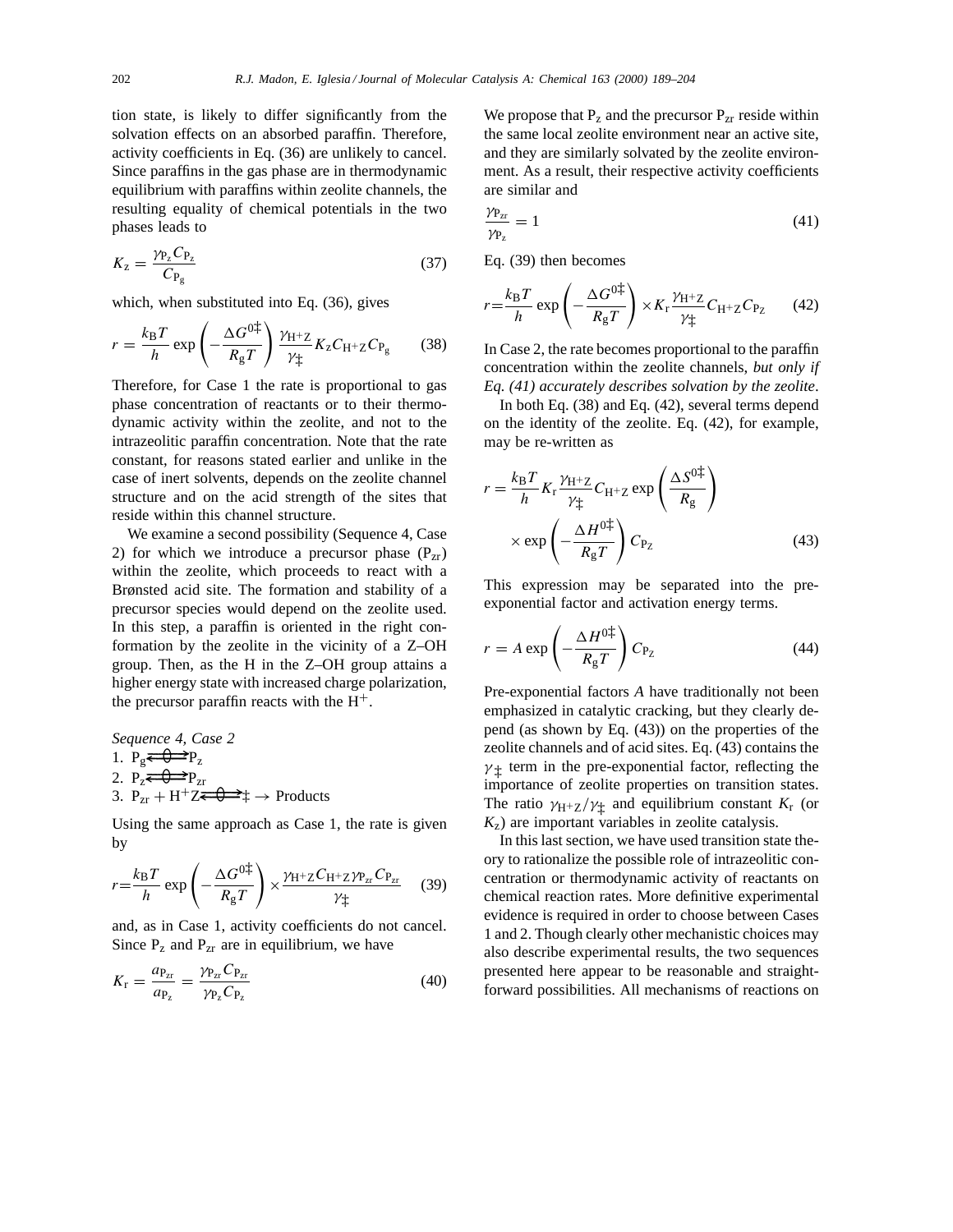zeolites should be scrutinized for consistency with experimental results using the framework provided by transition state theory as applied to thermodynamically non-ideal environments.

#### **6. Conclusions**

Rates of chemical reactions depend on thermodynamic activities or fugacities of reactants and products. Concentrations may only be used for ideal systems or under special conditions discussed in this paper. Chemical reactions on surfaces cannot detect the presence or the chemical identity of a contacting fluid phase unless the liquid

- a. participates in the solvation of kinetically relevant adsorbed intermediates or activated complexes;
- b. imposes concentration gradients through diffusion restrictions and, thus, changes the local chemical potential of reactants and products near catalytic surfaces.

When a solvent or some other condition introduces non-ideality into the reacting system, transition state theory may be used to rigorously describe effects of non-ideal behavior on reaction rates. Rates of catalytic reactions depend on the presence of a solvent only when it influences activated complexes involved in kinetically significant steps (defined as those steps whose rate constants appear in the overall rate expression) in a catalytic cycle. When a liquid solvates reactants and activated complexes to an identical extent, a fortuitous cancellation of activity coefficients leads to reaction rates that depend on the concentration of the reactant in a solvent. Such a case arises when exothermic adsorption steps are rate-determining and involve activated complexes that occur early along the reaction coordinate; as a result, complexes may be solvated to the same extent as the solvated adsorbing molecules. For liquid phase hydrogenation of cyclohexene on Pt, the rate-determining step is the dissociative adsorption of H2, and this leads to identical solvation of the H2 molecule and of the activated complex. Consequently, activity coefficients cancel and the rate on Pt depends on liquid phase  $H_2$  concentration. On Pd, the rate-determining step involves surface reactions occurring after  $H_2$  chemisorption, and the activated complex of the kinetically relevant step is influenced only by the catalytic site. Here, activity coefficients do not cancel, and the hydrogenation rate on Pd depends on the thermodynamic activity of hydrogen in the liquid phase.

Fischer–Tropsch synthesis provides another example where a liquid phase influences reaction rates of the readsorption of product olefins which initiate hydrocarbon chains. Higher olefin readsorption rates of larger olefins are not the result of higher solubility in the liquid phase. Transition state theory shows that increasing olefin solubility is either unimportant for olefin readsorption, or, under certain circumstances, would actually increase the tendency of an adsorbed olefin to desorb rather than of solvated olefins to readsorb. The olefin solubility-physisorption model proposed by Kuipers et al. [28,29] and others [30,31] is inconsistent with transition state theory and with experimental observations. Instead, the liquid paraffin phase within catalyst pores introduces an intraparticle transport limitation on the olefin products as they exit these pores. These diffusion limitations induce fugacity gradients that lead to the observed enhanced olefin adsorption as olefin size increases within catalyst pores.

In our final example, a zeolite, rather than a liquid, causes non-ideal behavior. A paraffin in an external fluid phase is absorbed into zeolite channels while maintaining equilibrium between the external fluid and the absorbed phases. Therefore rates of reactions within zeolites should be proportional to the thermodynamic activities of reactants within the zeolite. Using paraffin cracking as an example, we have proposed a case, where due to cancellation of activity coefficients, concentration rather than activity of a reactant in the zeolite describes reaction rates. If such cancellation does not occur, thermodynamic activities of reactants must be used.

Non-ideal behavior with zeolites is different from heterogeneous catalysis in liquid solvents in that a zeolite may solvate an active site, for example a Brønsted acid site, and the transition state of any elementary step in a catalytic cycle. This behavior of zeolites is similar to that of homogeneous catalysts where, often, chelating organic moieties are bonded to metal atom catalysts which are solvated in strongly interacting solvents. Solvent effects and the fortuitous cancellation of activity coefficients are much more likely in homogeneous catalysis leading to the apparent relevance of concentrations in rate expressions. In heterogeneous